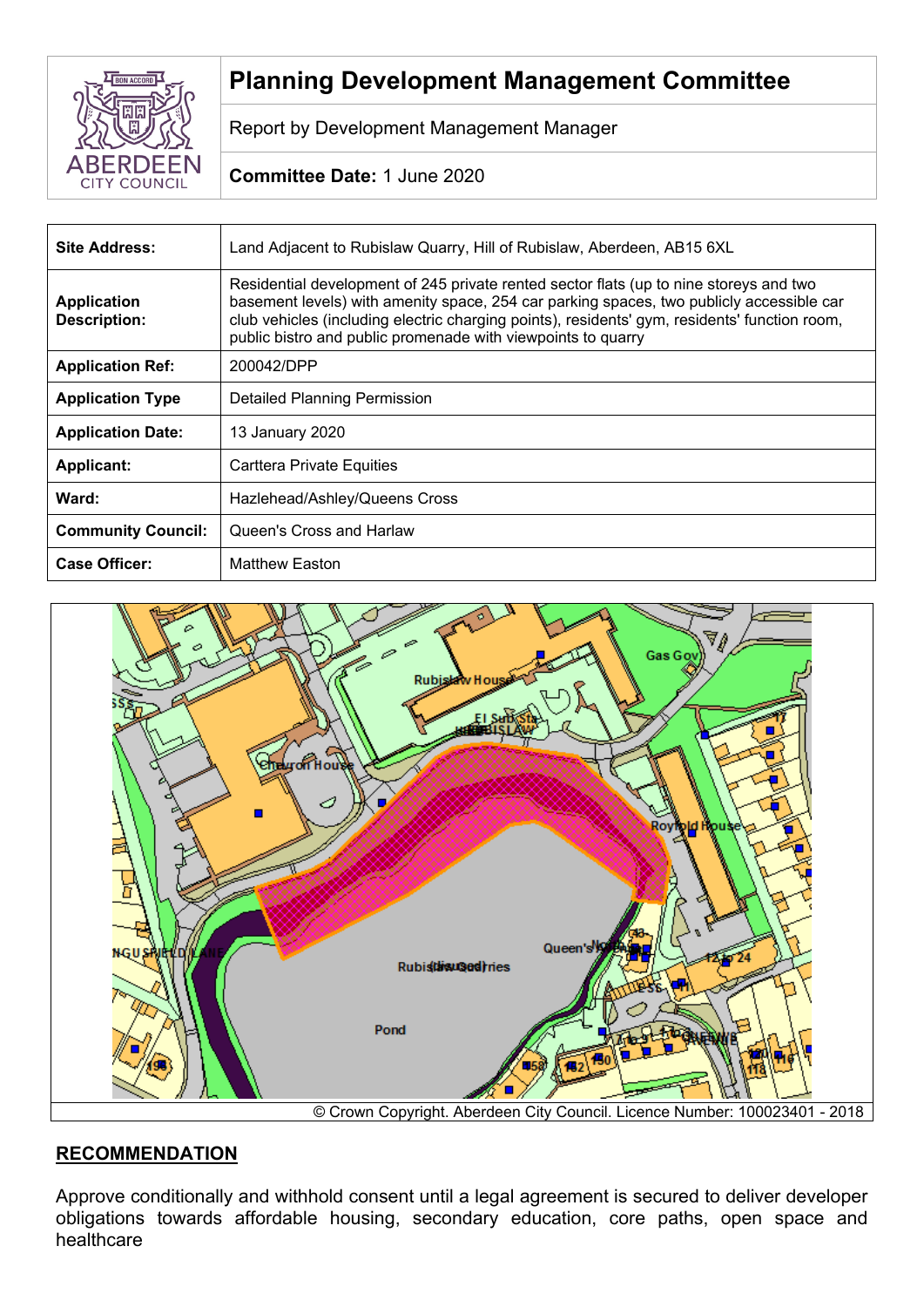# **APPLICATION BACKGROUND**

# **Site Description**

The site is situated on the southern edge of the Hill of Rubislaw office park and comprises the land adjacent to the northern edge of the disused Rubislaw Quarry, which is now filled with water.

The land is undeveloped and comprises mostly scrub vegetation and bare ground. A small area at the western end of the site is covered by broadleaved semi-natural woodland (protected by Tree Preservation Order No.14), which continues out-with the site around the entire north west, west and south west edges of the quarry. It is fenced off with no public access due to the proximity to the quarry edge. A hedgerow runs along the length of the site boundary shared with the office park.

There is no public access to any of the quarry site and public views into the site are very limited. The quarry edge on the north side largely comprises a rocky cliff face with areas of vegetation and the whole quarry site is designated as a Local Nature Conservation Site.

To the immediate north is the Hill of Rubislaw office park, featuring large offices buildings between three and five storeys high, set within car parks and surrounded by areas of woodland. Chevron House, Rubislaw House face the site with H1 (including Pure Gym) and Marathon House beyond. To the east is Royfold House, beyond which are homes situated on Royfold Crescent. Situated on the south east edge of the quarry are homes on Queen's Road, Queen's Avenue and Queen's Avenue North, a variety of vernacular granite villas and newer flatted blocks. Woodland covers the south west and northwest edges of the quarry.

## **Relevant Planning History**

- Outline planning permission (97/1300) for a six-storey office (three levels of office space and three of parking) with 326 parking spaces was approved in July 1998. The consent was not implemented and expired in July 2001.
- Outline planning permission (98/1814) for offices and 86 flats and 226 parking spaces was approved in March 2001. The building was predominately five storeys with a tower reaching seven storeys. The consent was not implemented and expired in March 2004.
- Details of reserved matters (A1/0439) relating to 98/1814 were approved in July 2001. The number of flats increased to 107, the office space was reduced, and 162 parking spaces were now proposed. The consent was not implemented and expired in July 2004.
- The outline planning permission granted in March 2001 was 'renewed' in September 2005 (A5/0742). The consent was not implemented in expired in March 2009.
- Detailed planning permission (A6/0478) for 116 flats, food and drink use and 207 parking spaces was approved in August 2006. The building was predominately five storeys, with a nine-storey tower. This consent was partially implemented and is still live and capable of being completed.
- Detailed planning permission (P121692) for a five-storey office building was approved in July 2014. The consent was not implemented and expired in July 2017.
- Detailed planning permission (P140788) for a Granite Heritage Centre was granted in December 2015. The centre was proposed on a separate site located on the south side of the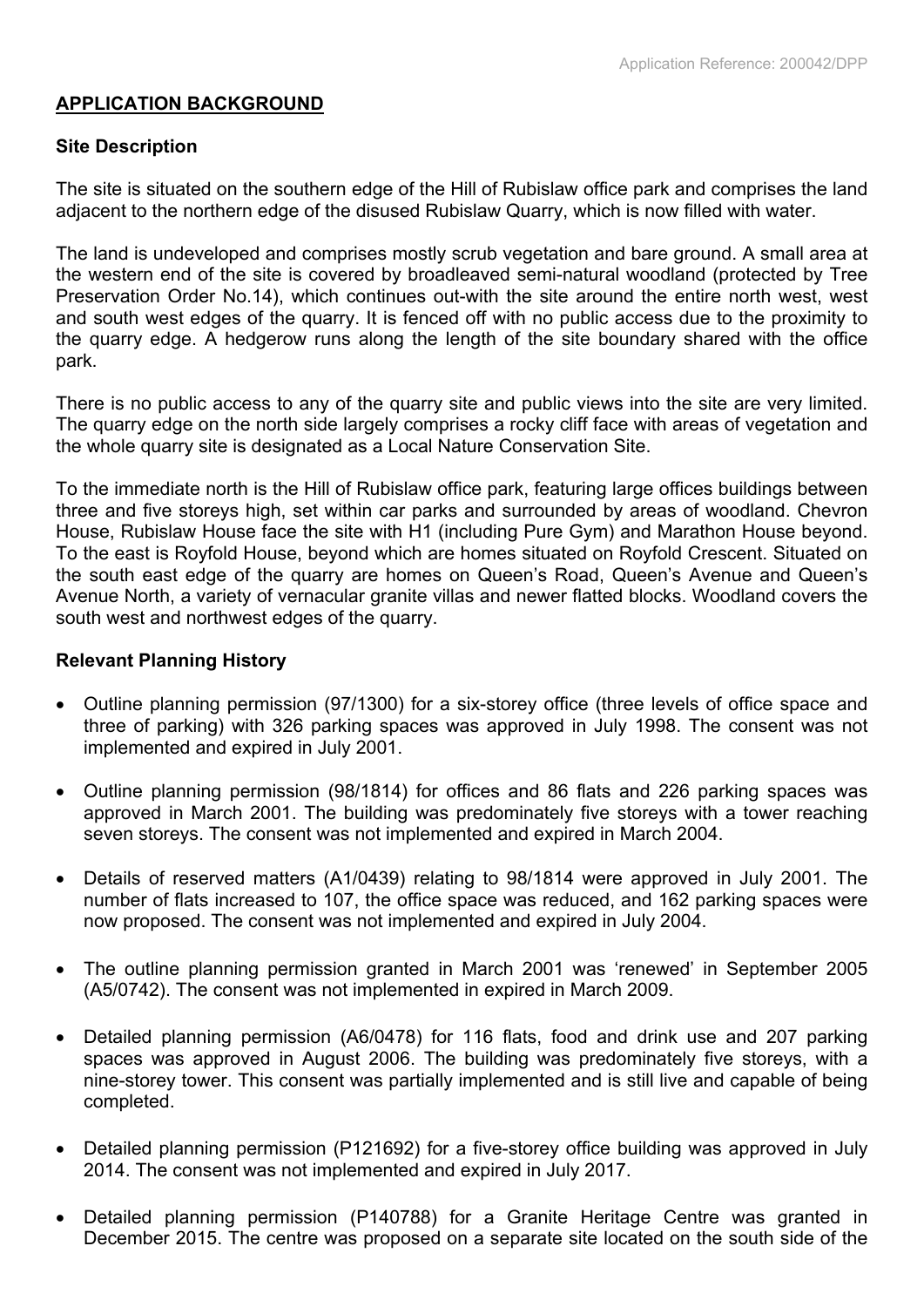quarry. It was to include a heritage museum, restaurant/bar and conference suites, with views over the quarry. The planning permission expired in December 2018 as the development had not commenced.

- Detailed planning permission (180368/DPP) for a residential development (across ten storeys and three basement levels) consisting of 299 private flats, gym, function room, public heritage bistro, promenade, car parking and amenity space was refused by the Planning Development Management Committee on 21 June 2018, contrary to the recommendation of the Planning Service. The reasons for refusal were –
	- The adverse visual impact the proposal would have based on its scale and massing which was considered contrary to Policy D3 (Big Buildings) of the Aberdeen Local Development Plan.
	- Insufficient onsite parking provided which would lead to overspill parking on residential streets.
	- Lack of suitable capacity to accommodate the educational needs of the development.
	- Adverse impact on the wildlife on the site; and The quality of the design does not meet the requirements of Policy D1 (Quality Placemaking by Design) of the Aberdeen Local Development Plan.

The decision was subsequently appealed to Scottish Ministers (PPA-100-2092) with a decision to dismiss the appeal being made in January 2019. The Scottish Government Reporter found that there were aspects of the development which would attract considerable support from national policy and advice. Specifically, the Reporter considered the proposal would deliver a form of residential accommodation currently promoted and endorsed by Scottish Government. It would deliver a development which would be accessible by a range of transport modes and not depend solely on access by the private car. While there would be a loss of open space, it would provide enhanced public access and has the potential to attract additional visitors to the quarry area. Any necessary servicing and infrastructure requirements could be met, or financial contributions provided such that impacts could be mitigated. However, overall it was found that the proposal would represent over development with consequent adverse impacts in terms of visual amenity, therefore the appeal was dismissed, and planning permission refused. The Reporters reasoning on particular aspects of the development is discussed in the Evaluation section of the reporter.

## **APPLICATION DESCRIPTION**

## **Description of Proposal**

Detailed planning permission is sought for the erection of a mixed use residential led development of 245 flats and public bistro. The scheme is a reduced scale version of the proposal previously considered by the Planning Development Management Committee in 2018 through planning application 180368/DPP.

The development is proposed as a 'build to rent' (BTR) scheme whereby the applicant would retain ownership and control of the entire development and manage its day-to-day operation. Individual units would be self-contained and separately let to residents, with communal facilities and on-site amenities integrated as part of the development. The different components of the development comprise –

- 245 flats (20 studio units, 179 one-bed units, 35 two-bed units and 11 three-bed units)
- Residents' gym (not open to the public)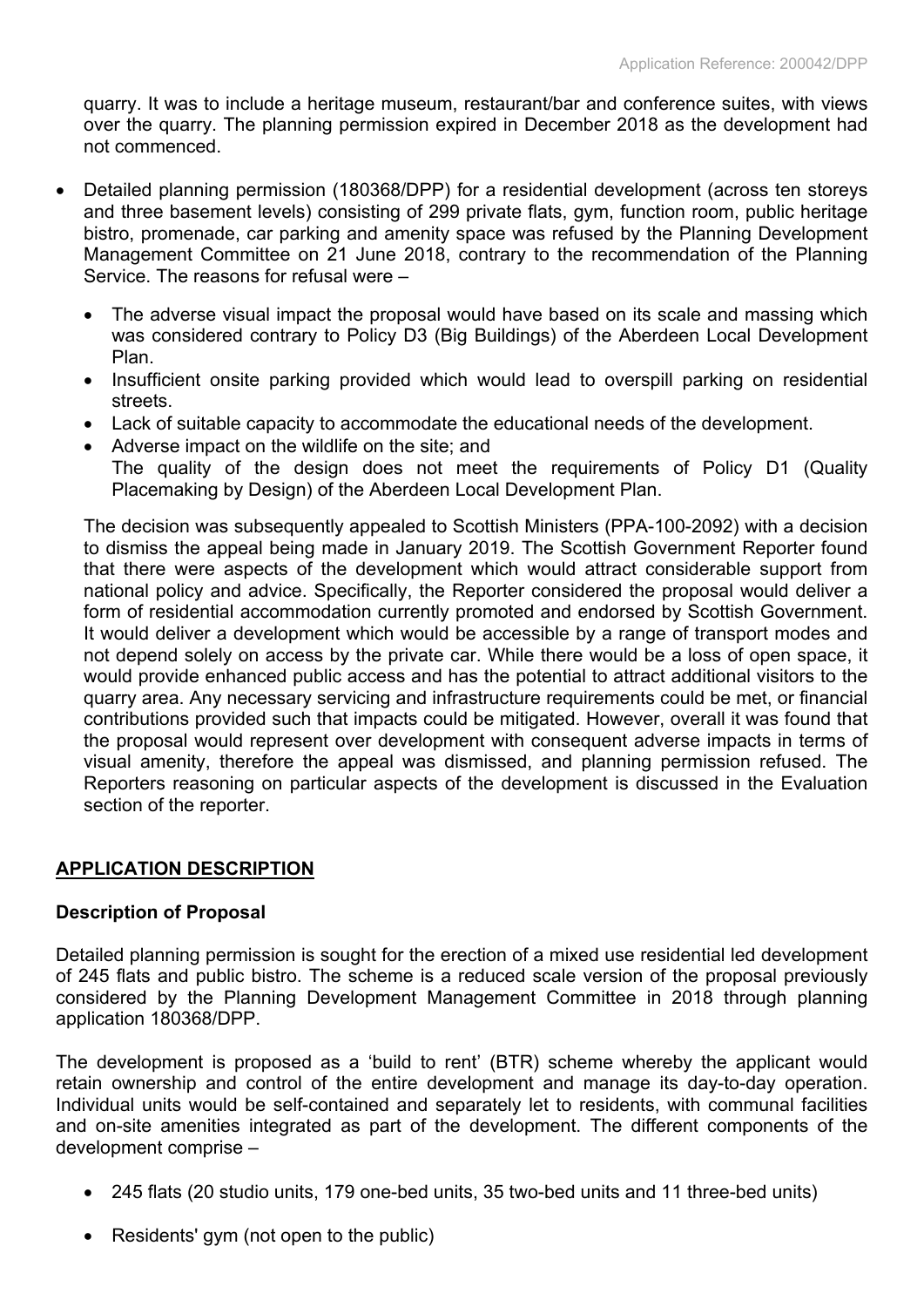- Residents' function room, a communal recreational facility for residents to meet, which would also be available for event hire.
- Class 3 food and drink use (130m<sup>2</sup> Gross Floor Area) located on the ground floor. Described as a 'heritage bistro', the premises would be open to the public and would contain a permanent exhibition displaying material from the quarry, as well as a photographic history.
- A public walkway adjacent to the building and along the edge of the quarry, providing public access to the quarry edge and allowing views across over the water.
- Two levels of basement parking with a total of 254 car parking spaces, accessed via two ramps, broken down as follows –
	- o 232 car parking spaces allocated to the flats (spaces and 12 accessible spaces). Parking would be communal to all flats and unallocated (apart from car club spaces).
	- o 2 car club spaces located at street level, available for residents and other members of the car club.
	- o 20 car parking spaces allocated to the food and drink use located at ground floor.
- 33 motorcycle spaces (31 for residents and 2 for the bistro) and 194 cycle spaces (189 for residents and 5 for the bistro)

The proposal would take the form of one building modelled in to two peaks with a valley between. The building would be between two and nine storeys, reaching a maximum of 26.4m above street level. It would be constructed from modules arranged to create a chequerboard pattern being either solid or glass. The following materials are proposed –

- Masonry-based off-white textured material for the white cladding panel.
- Glazed floor to ceiling window units
- Spandrel glass panels to visually match the floor to ceiling windows when viewed obliquely or with no backlighting.
- Granite at the ground floor where the amenity spaces protrude from the glazed public areas. This will be part of the theme for the bistro, showcasing granites in various textures and finishes to the public viewing/walkway areas.
- Dark coloured powder coated aluminium panels.
- The external building envelope would see colour controlled with any incidental colour added to the elevation by blinds / blind boxes behind glazing rather than on the facade itself.

## **Supporting Documents**

All drawings and supporting documents listed below can be viewed on the Council's website at:

[https://publicaccess.aberdeencity.gov.uk/online](https://publicaccess.aberdeencity.gov.uk/online-applications/applicationDetails.do?activeTab=documents&keyVal=Q41RJOBZML700)[applications/applicationDetails.do?activeTab=documents&keyVal=Q41RJOBZML700](https://publicaccess.aberdeencity.gov.uk/online-applications/applicationDetails.do?activeTab=documents&keyVal=Q41RJOBZML700)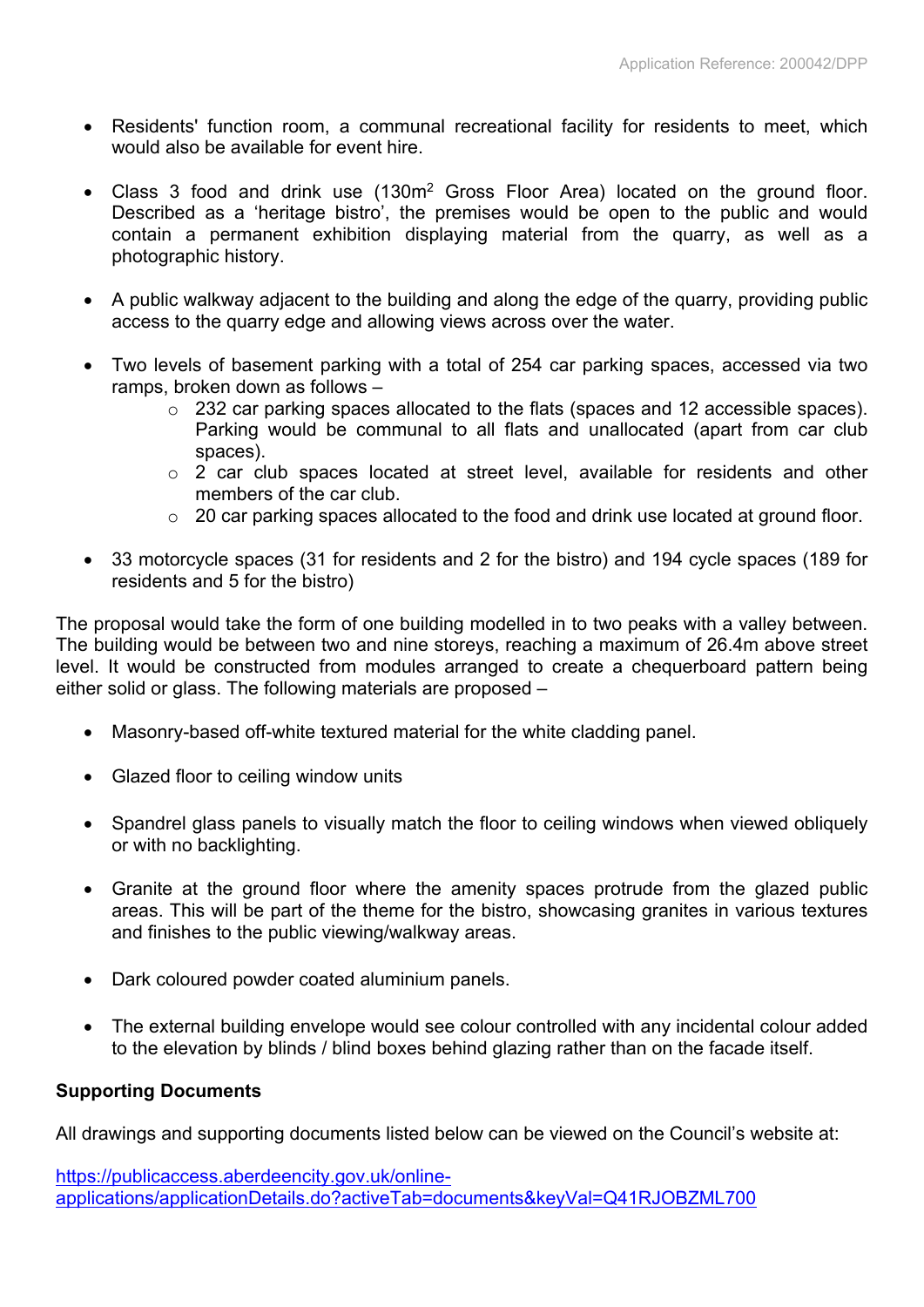- Design and Access Statement
- Drainage and Flooding Assessment
- Ecological Survey (*not available online*)
- Ground Investigation Report
- Landscape and Visual Impact Assessment
- Landscape Design Framework
- Planning statement
- Pre-Application Consultation Report
- Sustainability Statement
- Transport Assessment
- Tree survey report

#### **Reason for Referral to Committee**

The application has been referred to the Planning Development Management Committee because the application is in the major category of development.

#### **Pre-Application Consultation**

The applicant undertook statutory pre-application consultation which included a public exhibition at the Tree Tops Hotel on 20 November 2019. It was attended by 48 members of the public including representatives from the Craigiebuckler Community Council. The applicant reports that positive comments were made regarding the design and proposed facilities, including the bistro and public access to the quarry. Some concerns were expressed about the scale of the proposals and the potential traffic impacts. There was also discussion around the relationship with the proposed heritage centre on the opposite side of the quarry.

The applicant presented to the Pre-Application Forum on 5 December 2019. Members of the forum heard from the applicant's agent and architect and asked a number of questions of both the applicant and the case officer, with the following information being noted in the minutes –

- There would be 240 parking spaces in the new proposals with car club spaces also included.
- There would be roughly twenty tables within the bistro area.
- Members of the public would be able to access the history of the granite feature within the bistro.
- There would be separate parking for visitors to the bistro.
- In regard to visibility, local residents would not be affected with the amended proposals.
- From Queen's Road there would be no negative visual impact.
- A new drainage assessment would be carried out to mitigate any concerns and to update from the previous assessment carried out.
- Parking was a real concern for residents in the surrounding area.
- To note that a revised Transport Assessment would be submitted with the new application.

## **CONSULTATIONS**

**ACC - Developer Obligations –** Affordable housing contributions of £3,368,750 and other developer obligations of £257,877 towards secondary education, open space, core path network and healthcare are required (these are discussed in more detail later in the report).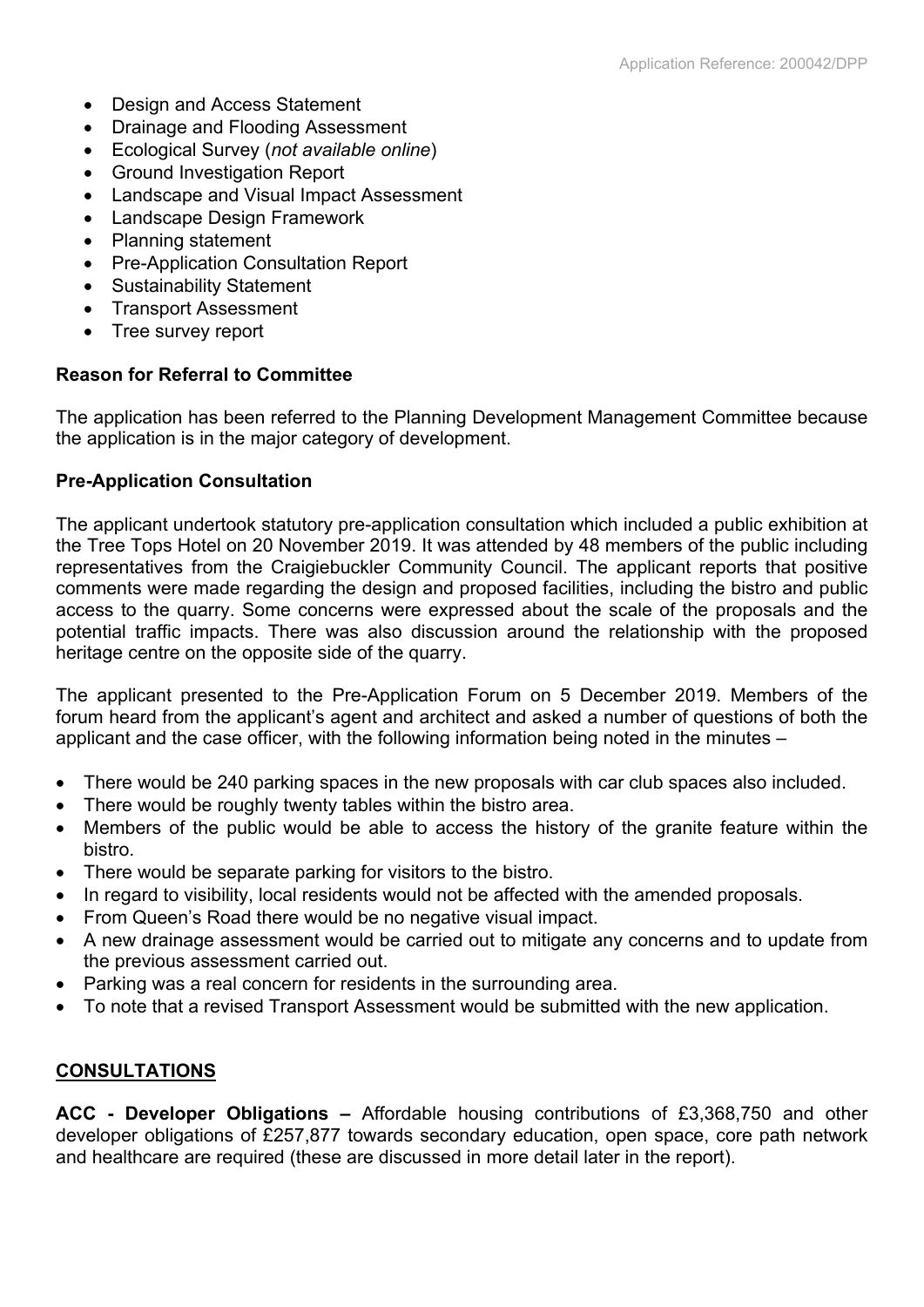#### **ACC - Environmental Health –**

Air Quality – The proposed development is adjacent to an existing Air Quality Management Area (AQMA). Although the concentrations of  $NO<sub>2</sub>$  and PM<sub>10</sub> in the surrounding road network do not exceed the annual mean concentrations, the proposal has the potential to adversely affect air quality in the immediate vicinity and the wider area. It is therefore recommended that an air quality impact assessment is carried out, which considers the impact on existing residents as well as the potential exposure levels of occupants of the new properties on Hill of Rubislaw and measures to reduce any potential impacts.

Noise – The occupants of the proposed development are likely to be exposed to noise impacting on amenity. It is recommended a noise assessment is carried out in order to ascertain the predicted impacts of likely noise sources on proposed development and necessary controls.

Odour – To protect the amenity of the occupants of neighbouring local residences and businesses it is recommended that, where cooking activities are to be undertaken, that prior to planning permission being granted, an assessment is carried out to establish the necessary Local Extract Ventilation (LEV) equipment required to mitigate the impact of any cooking activities undertaken.

Dust – There is potential for an adverse impact on the amenity of nearby existing residences due to dust associated with each phase of the proposed works. Therefore, a risk assessment should be carried out and a site-specific Dust Management Plan, based on the outcomes of the assessment implemented during the proposed works.

These matters can be adequately controlled through suspensive conditions.

**ACC - Roads Development Management Team –** The proposed site is located within the outer city and not currently within an area of controlled parking.

Walking and Cycling – The surrounding area is well served by public footpaths connecting into the private footpaths along Hill of Rubislaw (north side). The continuous footpath proposed along the south side of Hill of Rubislaw connecting Anderson Drive and Queen's Road would be welcomed. The provision should be a condition of any approval.

Although the site is not located within the proximity of any designated cycle routes, Hill of Rubislaw forms part of a recommended cycle route and cyclist accessibility is considered adequate.

Public Transport – Local bus services can be found on both Queens Road and Anderson Drive, with direct links into the City Centre and alternatively out to the west of the City into Aberdeenshire. Bus stops for both of these regular services are located within 400m of the site, which is this distance considered to be readily walkable.

Only one of the four nearest bus stops is served by an enclosed shelter, with only the bus stops on Queen's Road having accessible kerbs and none have 'real-time' service information. Given this size and nature of this development, and its' potential to increase the utilisation of these bus facilities, these stops should be upgraded, which the applicant has agreed to.

Parking – The proposed development would require a maximum total of 480 parking spaces; however, only 254 parking spaces are proposed, which includes twelve disabled/accessible spaces and two car club spaces.

However, the proposal provides at least one space per unit whilst also providing two car club spaces which equates for an additional 34 spaces. This provision is considered acceptable given the implementation of the following mitigatory measures – car club spaces, upgrade to bus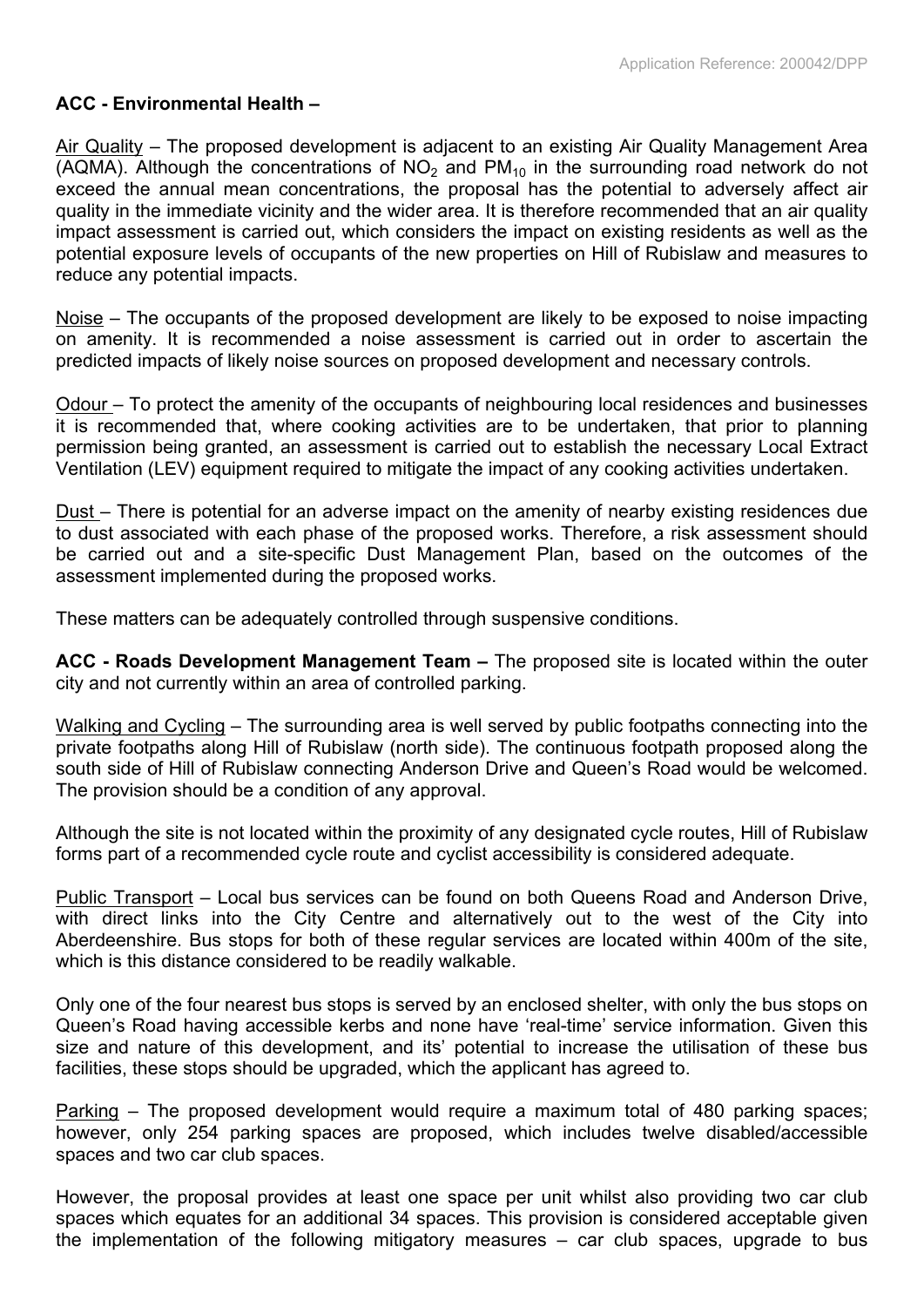infrastructure, adequate cycle parking provision and lease agreements for one car parking space per unit with parking privately managed to enforce this.

The area around the Hill of Rubislaw has previously been subject to proposed parking controls due the nearby offices. However, this was not implemented due to the downturn in the oil & gas industry, resulting in much of the previous parking problems being eliminated. However, that is not to say this could once again change in the future and the previous proposals could be re-visited if required.

Due to the Scottish Government initiative for almost complete decarbonisation of road transport by 2050, new residential developments are required to provide electric vehicle charging points. The minimum requirement for a development of this size is for two spaces for both 'active' and 'passive' provision

It is accepted there is adequate space to accommodate electric vehicle charging points.

The applicant is proposing twelve designated disabled spaces and is acceptable. The disabled spaces should be appropriately located in order to serve the flats, bistro and gym. Motorcycle parking provision has been proposed in the form of 31 spaces and is acceptable.

Adequate cycle parking provision would be provided, the current standard equates to 102 spaces, but the applicant proposes 189 spaces. Additionally, the applicant also includes an additional provision associated with the bistro for both staff and customers which is also acceptable.

Refuse – The area for waste collection vehicles is acceptable.

Internal Road Layout – This proposal consists of 245 units and it is required to have two accesses. The proposed development can be accessed from two accesses which is from either end of Hill of Rubislaw, from Anderson Drive and Queen's Road, with then an 'in and out' arrangement into the underground parking floors.

Traffic – The previous application for this site which consisted of a larger number of flats (299 units), which at the time the increased traffic associated with such was considered acceptable by the Roads Development Management Team. Therefore, given this application is now for a reduced volume of units (245) and that the AWPR has since been opened, again the traffic associated with this development is considered an acceptable margin of increase.

Travel Plan/Residential Travel Pack – It is noted that within the supporting Transport Assessment a Travel Plan Framework outlining suitable objectives and aims. This should include details on the private car parking management as well as promotion of alternative transport methods within the area, given the proposed shortfall on parking provision this will decrease demand on private car use.

Drainage – It is confirmed that a Drainage & Flooding assessment has been provided as part of this application and outlines appropriate drainage proposals and SUDS.

**ACC - Structures, Flooding and Coastal Engineering –** The Drainage and Flooding Assessment proposes a 50% reduction in surface water discharge to the quarry by attenuating and discharging into to the existing surface water sewer at a restricted rate. The management of the water level of the quarry requires to be discussed and agreed by Aberdeen City Council, Scottish Water and all other relevant parties and should be subject of a condition.

The proposed discussion with the developer to explore other measures to manage surface water as SEPA has suggested is welcomed.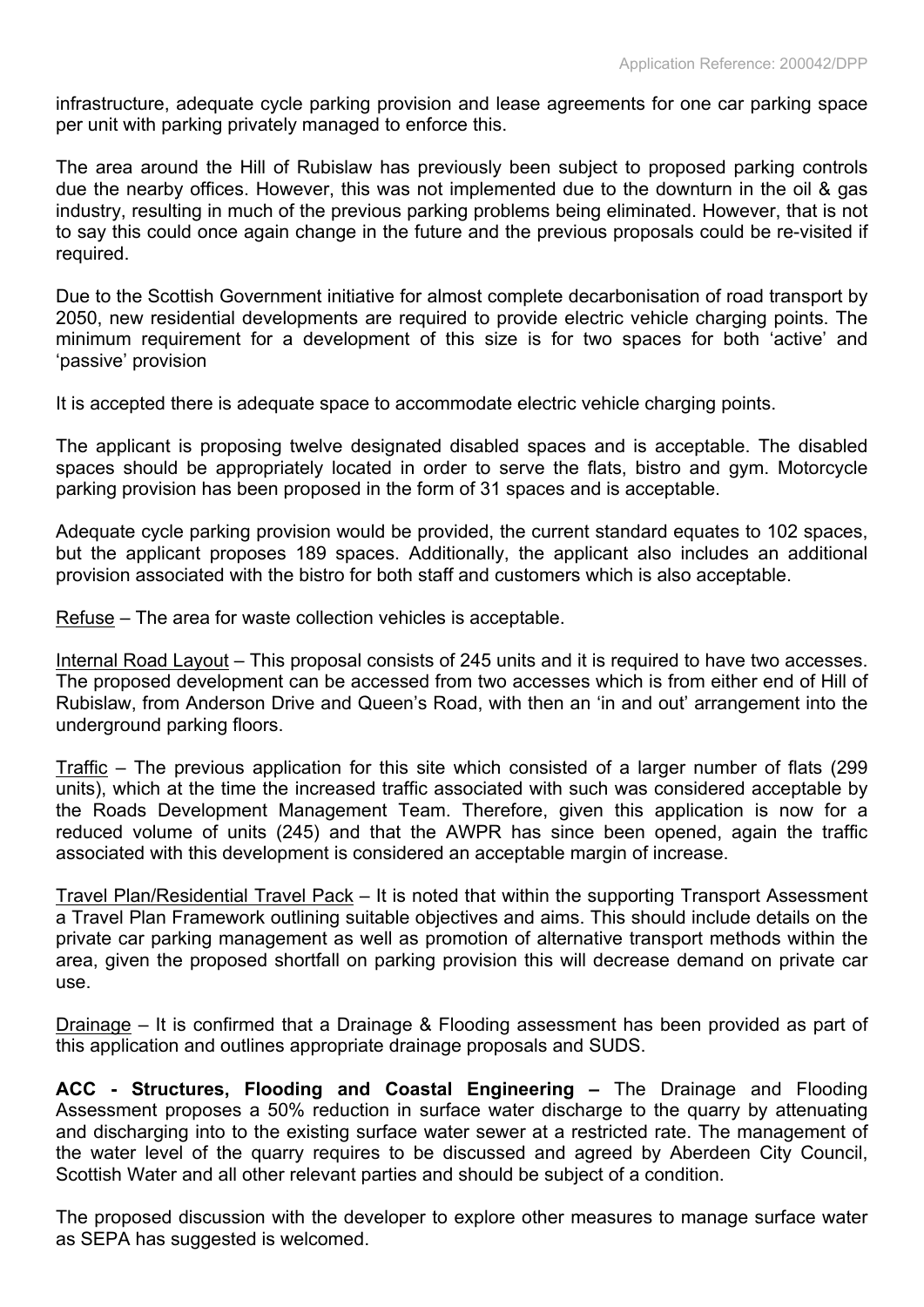**ACC - Waste Strategy Team –** No objection. Concern was initially raised with the proposed waste chute arrangement however the chutes have now been removed and residents will take their waste to bin stores using the lifts. One of the proposed bin stores is just within the 30m limit if residents use stairs however a lift is available if they are prepared to walk a little further.

Full access would be given to the service layby and it would have dropped kerbs for moving the bins in and out of the bin store. A low wall to segregate the trade and residential waste in the bin room is acceptable.

**Scottish Water** – No objection. There is currently sufficient capacity in the Invercannie Water Treatment Works and the Nigg Waste Water Treatment Works.

For reasons of sustainability and to protect Scottish Water customers from potential future sewer flooding, Scottish Water will not accept any surface water connections into the combined sewer system.

## **Scottish Environment Protection Agency –** No objection.

Place making – SEPA are pleased to note in the Planning Statement that design principles which have informed the proposed development, have been assessed against the six essential qualities of successful places contained within Policy D1 - Quality Place making by Design of the Aberdeen City Local Development Plan 2017.

Flooding/Drainage – No objection on flood risk provided that conditions are attached requiring management plans for (i) the water level within the quarry and (ii) the detailed surface water drainage proposals. A condition should be attached requiring further measures to manage surface water to be explored by the applicant and ACC, Scottish Water and SEPA.

Foul Drainage – A condition should be attached to ensure that connection is made to the public foul sewer.

Pollution Prevention – A condition should be attached requiring submission of a construction environmental management plan

**Queens Cross Community Council –** Object. With over 425 objections to this development, this suggests the local community are strongly against the development.

- The building's siting, scale and massing is inappropriate and would not reinforce established patterns of development, impacting on the amenity of the surrounding area. Higher density development should be in the city centre.
- It would overlook properties and invade privacy.
- It would create the risk of flooding on the south side of the quarry.
- It would be seen from around Aberdeen, becoming a blot on the landscape.
- The visual impact upon Royfold Crescent would be unacceptable, the minor reduction in height doe does not change that.
- It does not respect the historic environment.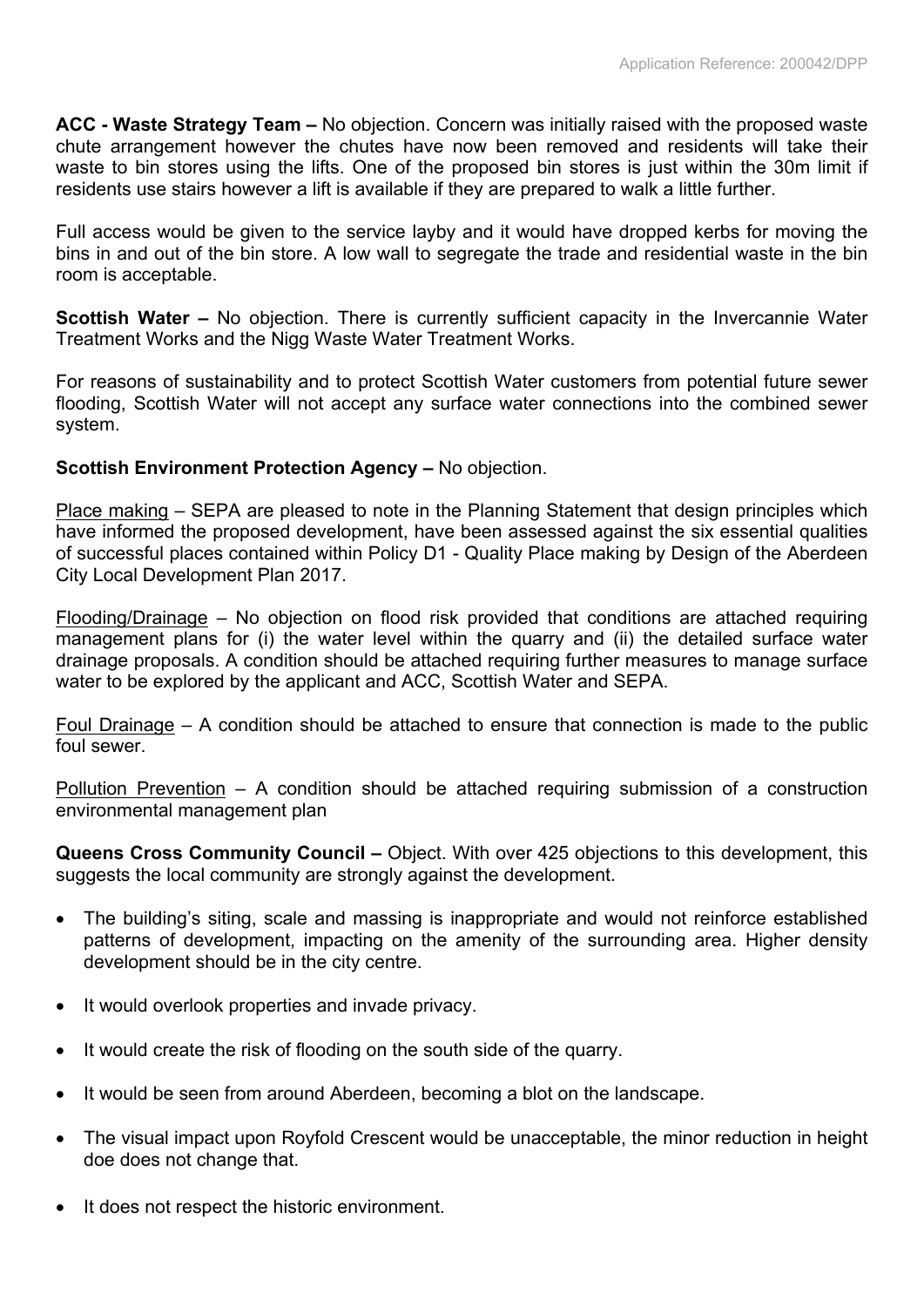- It does not feature appropriate use of granite.
- It would not adequately mitigate the impact of infrastructure (health care, core paths and education).
- It would result in the loss of trees.
- Wildlife must be considered.
- There are concerns over flooding at the quarry, which should be addressed prior to determination.
- The waste management arrangements are not suitable.
- There are existing problems with parking in the area and not enough parking would be provided.
- The Queen's Road roundabout is already over capacity in terms of traffic which would impact on road safety and core paths in the area. The AWPR has not reduced traffic on Queen's Road.
- Improved bus stops are welcomed however it is disappointing the bus services would not be improved.
- The development would adversely affect air quality.
- There is no need for the development as there is surplus amount of accommodation in Aberdeen.

## **REPRESENTATIONS**

488 letters of representation have been received (470 letters of objection and 18 letters of support). The matters raised can be summarised as follows –

#### **Objections**

#### Land use / Zoning

- 1. Redevelopment of the site is not consistent with the land use zoning of the site.
- 2. Residential accommodation such as this should be in the city centre.
- 3. There is already a gym within walking distance.

#### **Quarry**

- 4. Development is not appropriate at the quarry due to its heritage value.
- 5. Support is expressed for using the quarry for a variety of other uses, such as a visitor centre, outdoor sports centre or subsea training centre. Concern is expressed that the proposed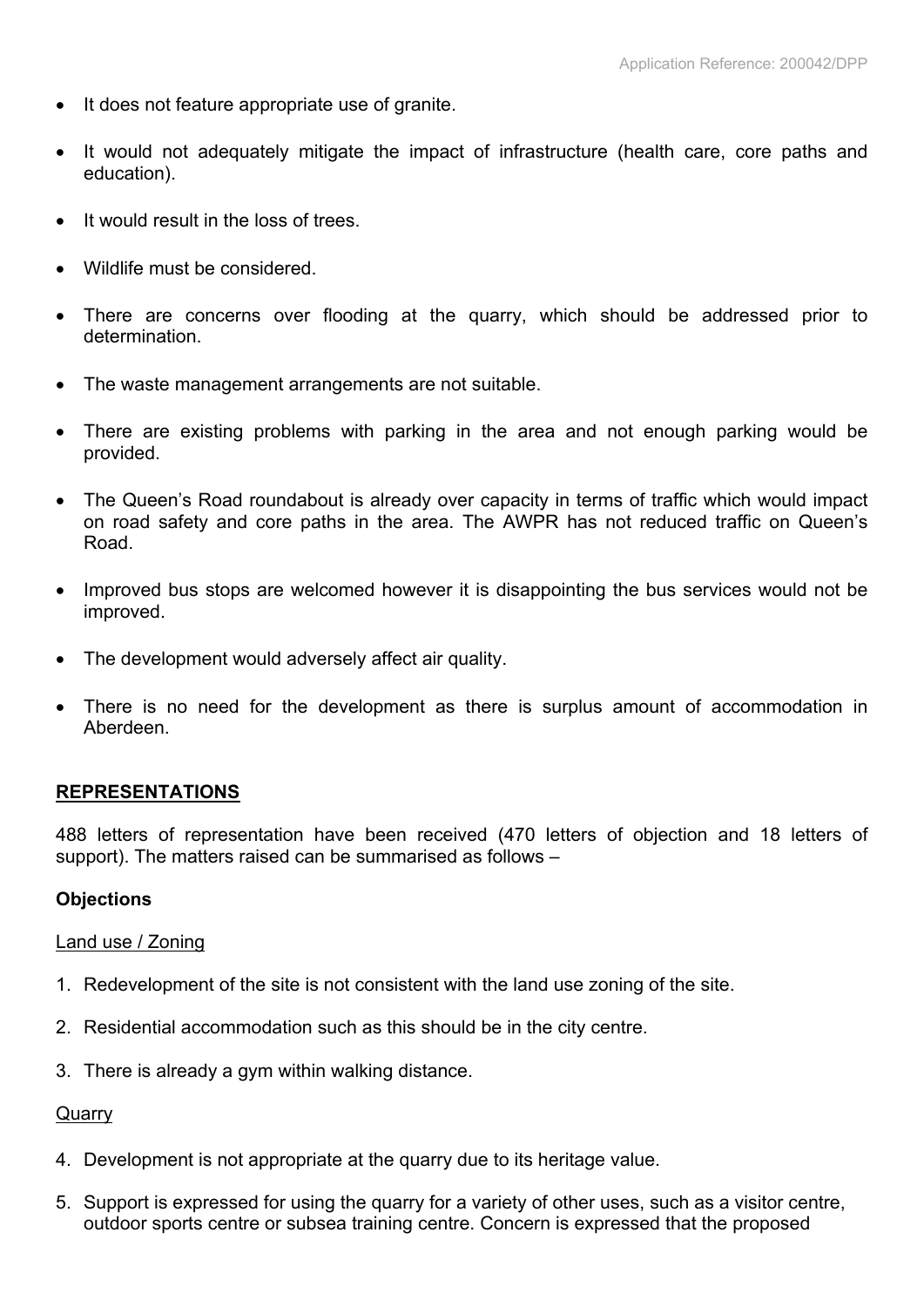development would see such an opportunity lost.

- 6. The quarry should not be for residents only at the expense of visitors. The proposed public access is limited
- 7. The proposed development would comprise the existing activities taking place at the quarry. Safe public access to the quarry is already available.
- 8. Historic Environment Scotland has been approached to designate the quarry; it should be an industrial heritage site.

#### Design

- 9. Despite being reduced in size, the building is still too large. The building does not sit comfortably in the landscape, contrary to Policy D2 (Landscaping). It would be built on a hill in a visible location, breaking the skyline, dominating the area and having an adverse visual impact locally and across the wider city.
- 10.The modular, utilitarian design and style is inconsistent with the surrounding area. Concrete is not an appropriate material; it should be finished in granite. The proposal is not consistent with Policy D5 (Our Granite Heritage).

#### Amenity

- 11.Daylight to Rubislaw House would be blocked.
- 12.Privacy would be affected.
- 13.Waste would attract seagulls.

#### Natural Heritage

- 14.Trees would be felled to allow the development. Trees on the south side of the quarry and Rubislaw Den should not be cut down.
- 15.The site provides a wildlife corridor in the urban area. Bats, badgers, peregrines would be affected. Bird and mammals would be driven from the area.
- 16.An Environmental Impact Assessment should be carried out due to the Local Nature Conservation Site designation.

#### **Transport**

- 17.Detrimental impact on local road network. The Transport Assessment needs to consider existing traffic from the Hill of Rubislaw offices and proposed bistro.
- 18.Insufficient parking provision proposed for the flats and visitors to the quarry.
- 19.Bus services would require to be improved; they are already at capacity.
- 20.Shops and services are not within walking distance.
- 21.No provision for deliveries and servicing of bistro or gym.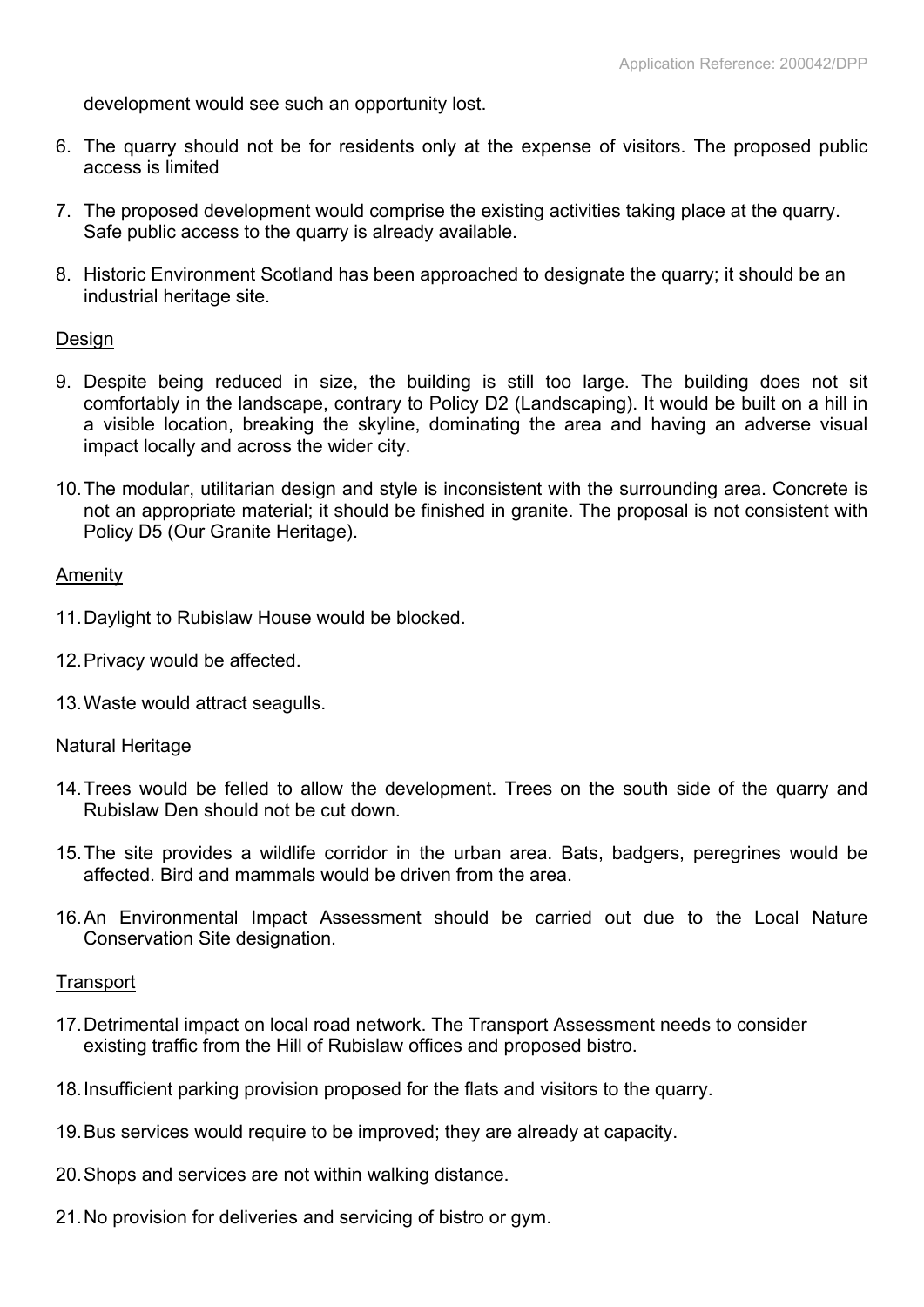22.There should be more electric charging points.

## Drainage

- 23.The proposed development would lead to flooding.
- 24.The applicant cannot control the level of water in the quarry.

#### Housing Market

- 25.The Local Housing Strategy states that there is no longer a shortage of property in the private rented sector. There is already a high number of homes for sale and rent in the city, there is no demand for more. The council should stop approving new homes.
- 26.Affordable housing units which sit within a high value residential area, could devalue adjacent properties in the area in an already depressed housing market, further devaluing the local housing stock.
- 27.The flats would be expensive.

#### Other Matters

- 28.The height of the building represents a safety to aviation safety.
- 29.Pollution would increase.
- 30.There would be extra strain on public infrastructure such as education and healthcare provision. There are no guarantees that developer obligations would be spent on expansion of such services.
- 31.There is a risk people would fall into the quarry and safety concerns over the depth and coldness of the quarry water.
- 32.The proposal has no mention of affordable housing.
- 33.Rented flats would have a lower sense of community and lack of care and maintenance
- 34.Building could be difficult to maintain at quarry edge.

#### **Construction**

- 35.There would be disruption during construction. Blasting during construction would not be acceptable.
- 36.Rubble might be pushed into quarry. The quarry would be polluted during construction.
- 37.Concern over the safety of construction workers.

#### Administrative

38.Conflict of interest in that Aberdeen City Council on the one hand want to maximize Council Tax Income and that can be a hidden factor in Planning decision-making.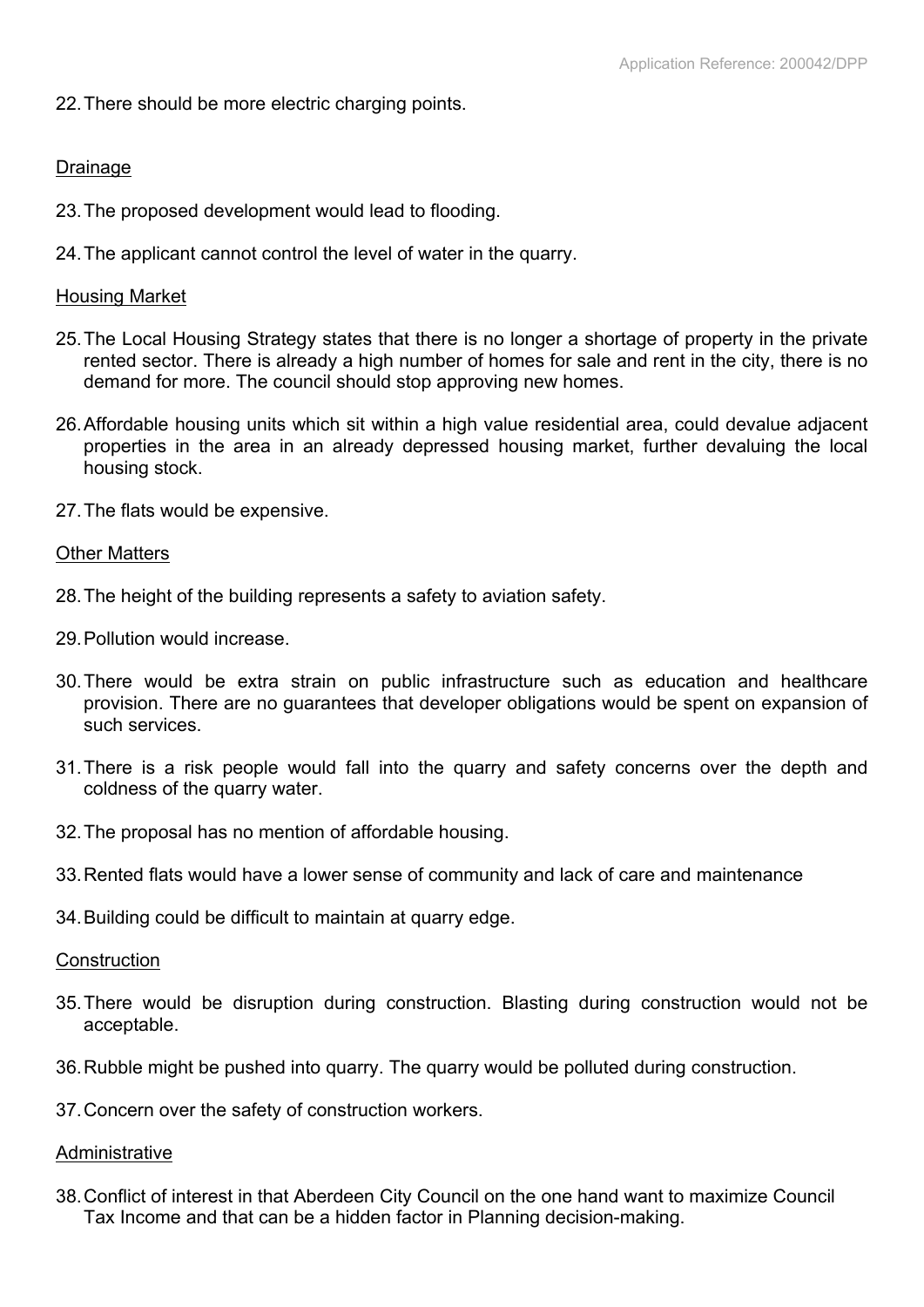39.Residents were not notified of the previous application.

- 40.The Council should support local developers not foreign developers.
- 41.All the objections from the previous application should be considered again.
- 42.The public consultation report is flawed as the developer produced it.

## **Support**

- 43.The design is unique.
- 44.The site contributes nothing at the moment, the proposal would transform it and creates job during construction and operation
- 45.High density housing close to the city centre is more environmentally friendly than housing estates in the suburbs, allowing people to live closer to where they work and close to amenities.
- 46.We need more homes in the city to support local facilities.
- 47.£70 million of investment is to be welcomed.

## **MATERIAL CONSIDERATIONS**

#### **Legislative Requirements**

Sections 25 and 37(2) of the Town and Country Planning (Scotland) Act 1997 require that where, in making any determination under the planning acts, regard is to be had to the provisions of the Development Plan and that determination shall be made in accordance with the plan, so far as material to the application unless material considerations indicate otherwise.

#### **National Planning Policy and Guidance**

- Scottish Planning Policy (June 2014)
- Planning Delivery Advice: Build to Rent (September 2017)

## **Aberdeen City and Shire Strategic Development Plan (2014) (SDP)**

The purpose of the SDP is to set a spatial strategy for the future development of the Aberdeen City and Shire. The general objectives of the plan are promoting economic growth and sustainable economic development which will reduce carbon dioxide production, adapting to the effects of climate change, limiting the use of non-renewable resources, encouraging population growth, maintaining and improving the region's built, natural and cultural assets, promoting sustainable communities and improving accessibility.

From the 29 March 2019, the Strategic Development Plan 2014 will be beyond its five-year review period. In the light of this, for proposals which are regionally or strategically significant or give rise to cross boundary issues between Aberdeen City and Aberdeenshire, the presumption in favour of development that contributes to sustainable development will be a significant material consideration in line with Scottish Planning Policy 2014.

The Aberdeen City Local Development Plan 2017 will continue to be the primary document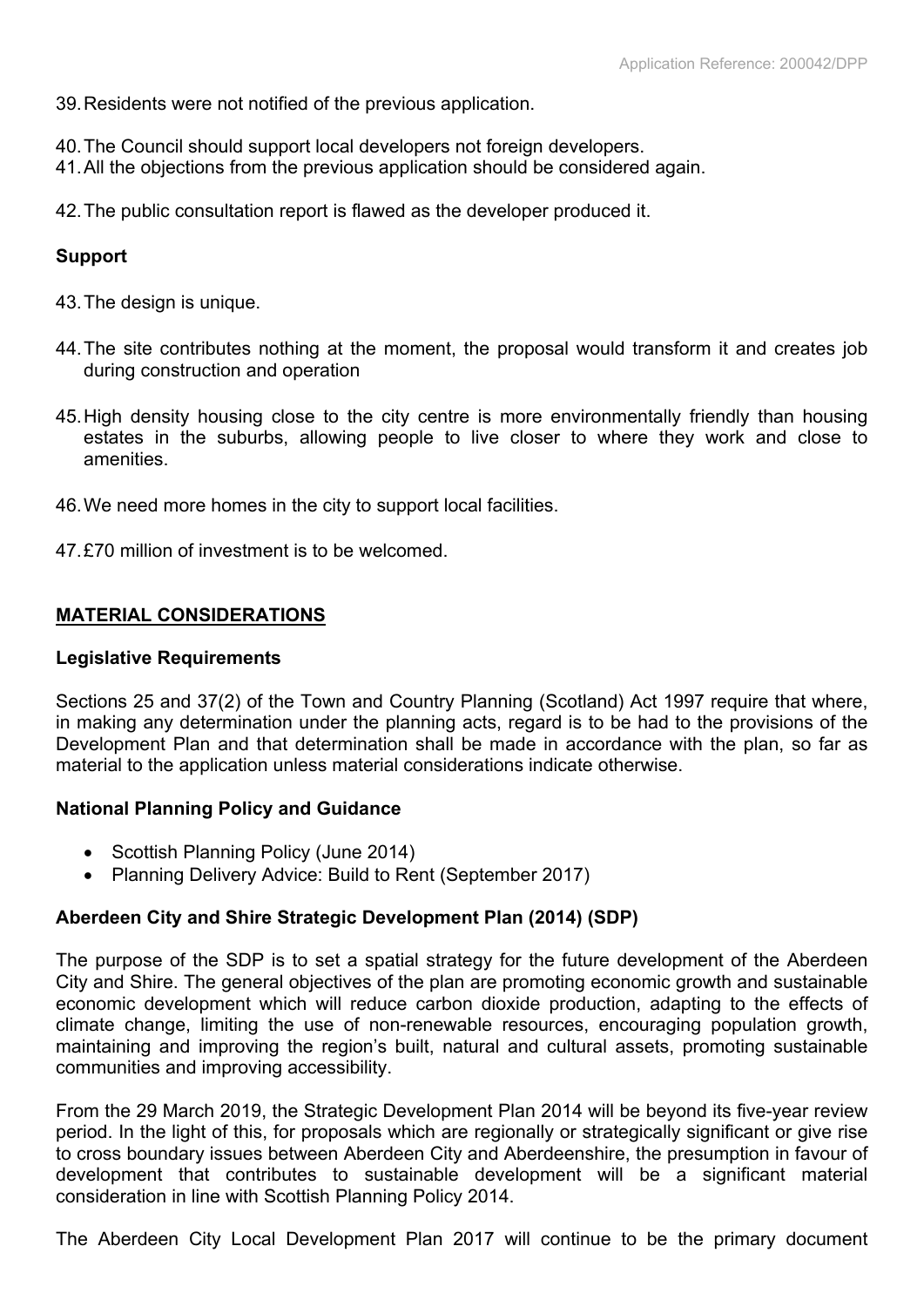against which applications are considered. The Proposed Aberdeen City & Shire SDP may also be a material consideration. The Proposed SDP constitutes the settled view of the Strategic Development Planning Authority (and both partner Councils) as to what should be the final content of the next approved Strategic Development Plan. The Proposed SDP was submitted for Examination by Scottish Ministers in Spring 2019, and the Reporter has now reported back. The Scottish Ministers will consider the Reporter's Report and decide whether or not to approve or modify the Proposed SDP. The exact weight to be given to matters contained in the Proposed SDP in relation to specific applications will depend on whether:

- these matters have been subject to comment by the Reporter; and
- the relevance of these matters to the application under consideration.

# **Aberdeen Local Development Plan (2017)**

- D1: Quality Placemaking by Design
- D2: Landscape
- D3: Big Buildings
- I1: Infra Delivery & Planning Obligation
- T2: Managing the Transport Impact of Development
- T3: Sustainable and Active Travel
- T4: Air Quality
- T5: Noise
- H1: Residential Areas
- H3: Density
- H4: Housing Mix
- H5: Affordable Housing
- B1: Business and Industrial Land
- NE1: Green Space Network
- NE3: Urban Green Space
- NE4: Open Space Provision in New Development
- NE5: Trees and Woodland
- NE6: Flooding, Drainage & Water Quality
- NE8: Natural Heritage
- NE9: Access and Informal Recreation
- R2: Degraded & Contaminated Land
- R6: Waste Management Requirements for New Development
- R7: Low & Zero Carbon Build & Water Efficiency
- CI1: Digital Infrastructure

# **Supplementary Guidance and Technical Advice Notes**

- Affordable Housing
- Air Quality
- Big [Buildings](https://www.aberdeencity.gov.uk/media/501)
- Harmony of Uses
- Landscape
- Natural Heritage
- Noise
- Planning Obligations
- Resources for New Development
- Transport and Accessibility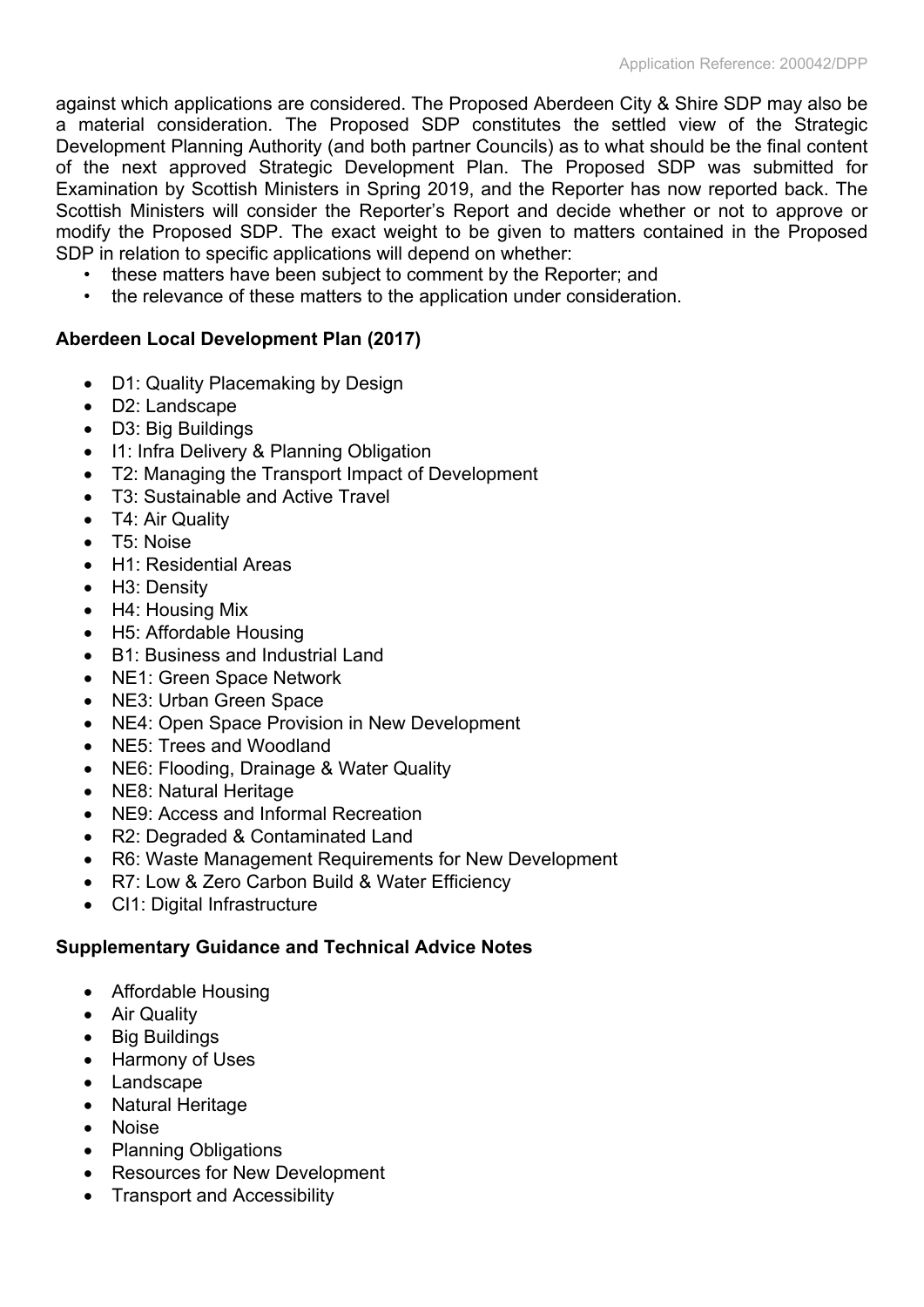# **Proposed Aberdeen Local Development Plan (2020)**

The Proposed Aberdeen Local Development Plan (Proposed ALDP) was approved at the Council meeting of 2 March 2020. The Proposed ALDP constitutes the Council's settled view as to what the final content of the next adopted ALDP should be, and is now a material consideration in the determination of planning applications. The Aberdeen Local Development Plan 2017 will continue to be the primary document against which applications are considered. The exact weight to be given to matters contained in the Proposed ALDP (including individual policies) in relation to specific applications will depend on whether –

- these matters have been subject to public consultation through the Main Issues Report; and,
- the level of objection raised in relation these matters as part of the Main Issues Report; and,
- the relevance of these matters to the application under consideration.

The foregoing can only be assessed on a case by case basis.

# **Other Material Considerations**

The appeal decision (PPA-100-2092) for the 2018 planning permission is a material consideration. Although the current proposal is standalone and should be considered on its own merits, it is effectively a reduced scale version of the proposal considered at appeal. Many of the characteristics of the current proposal are similar to the previous and therefore the appeal Reporter's consideration of the previous proposal is relevant.

# **EVALUATION**

# **Principle of Development**

The principle of developing this site is long-established and dates back to 1998 when a large-scale office building was approved. In the intervening period, further consents have been approved and have expired, except for a consent (A6/0478) for residential and office use approved in August 2006. A limited amount of work on that proposal was started but not continued. These works were sufficient to constitute a commencement of development and as a result, the planning permission remains valid indefinitely. This, along with the previously approved applications, establishes the principle of development on the site and is a material consideration in the determination of this application.

The site is within an area zoned for residential use under Policy H1 (Residential Areas) and therefore the principle of residential use is generally acceptable (*issue #1 and #2 in representations*). The policy states that proposals for new development and householder development will be approved in principle if it (i) does not constitute over development; (ii) does not have an unacceptable impact on the character and amenity of the surrounding area; (iii) does not result in the loss of valuable and valued areas of open space. Open space is defined in the Aberdeen Open Space Audit 2010; and (iv) complies with Supplementary Guidance. Taking each of these in turn –

## (i) Overdevelopment

In terms of overdevelopment, it is necessary to consider the building's scale, massing and form. As well as considering this against the context of the site, this needs to be considered against the consented scheme approved in 2006 as it could still be fully implemented.

It is acknowledged that the building is large, both in terms of its length and its height, therefore the provisions of Policy D3 (Big Buildings) and the associated supplementary guidance applies. The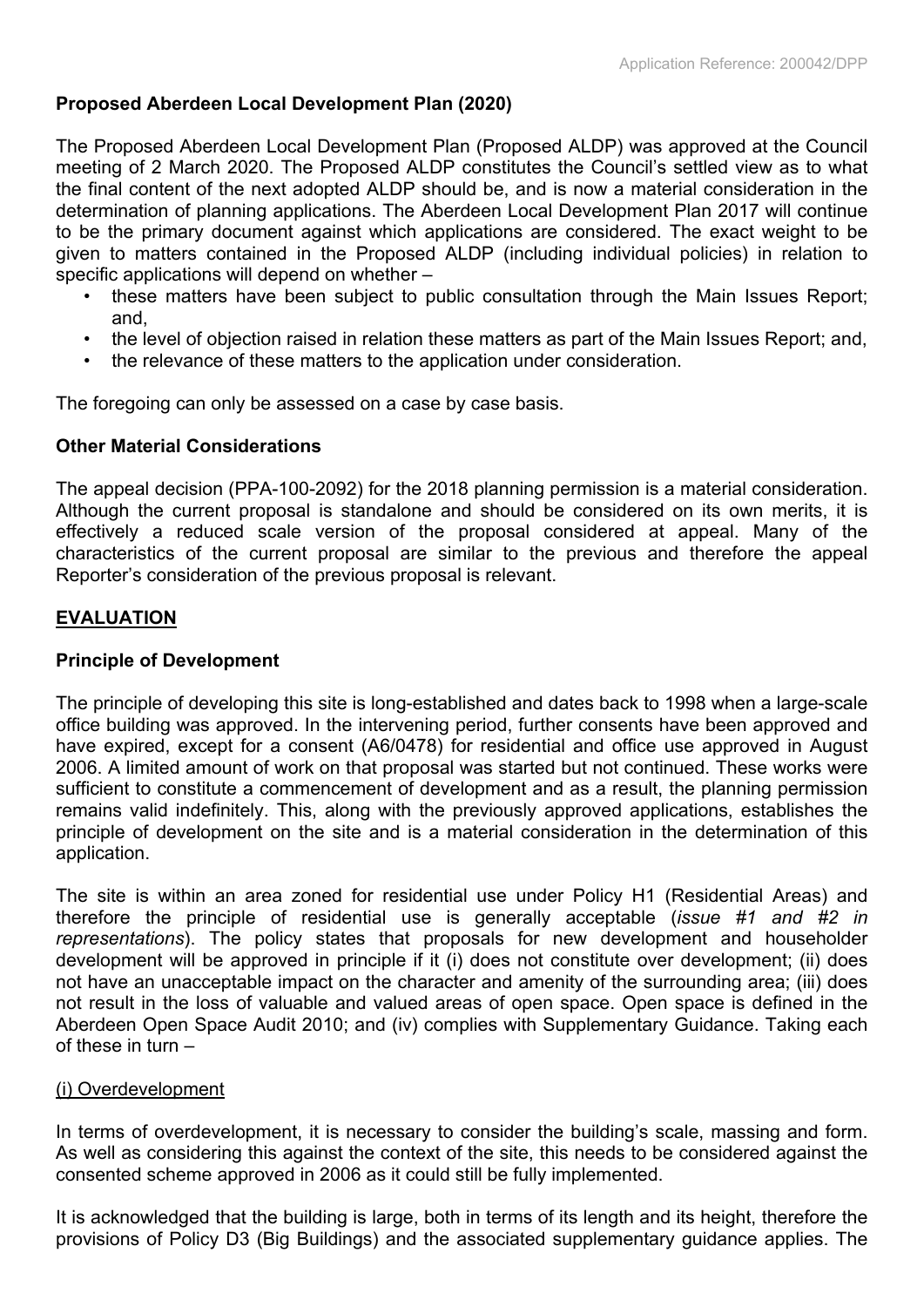policy indicates that big buildings are most appropriately sited in the city centre and its periphery. Hill of Rubislaw is well established as a location for large buildings, both in terms of what exists and what has been consented over the years. The site forms the northern edge of the former quarry, which in itself is large in scale, with its body of water and wider tree setting forming a foreground and context to the proposal. Therefore, the site is considered appropriate for a large building. The appeal Reporter also found that Policy D3 does not preclude the siting of big buildings outwith the city centre or its immediate periphery and that the appropriateness or otherwise of any particular location is a matter for detailed analysis and assessment.

The building would occupy a large proportion of the site. Normally this would not be considered acceptable, as areas of open space would be required to accompany the building, traditionally in the form of areas of grass or gardens. However, as required by supplementary guidance, in this case the building provides extensive areas of public realm, including three small landscaped public areas (underneath in openings in the building's elevations), walkways along the former quarry edge which would be publicly accessible and a small garden area at the eastern end of the development overlooking the quarry. These elements would provide the opportunity to allow public access to the quarry edge for the first time and would provide sufficient outdoor amenity for residents. Other elements such as parking have also been satisfactorily accommodated under the building. Consequently, the fact the development covers much of the site, is not in itself a negative characteristic and its amenity is considered to be satisfactorily designed into the proposal. In the 2018 appeal, the Reporter did not consider a deficiency in open space to be a contributing factor to over development.

The maximum height of the 2006 scheme is 29.94m from street level, representing the tower part of the development, whereas the remainder is predominantly 17.70m high. The 2018 application proposed a maximum height of 32.8m, on the western most peak, with the middle peak being 29.6m and the eastern peak 26.4m. The main reason the 2018 application was refused at appeal was that the Reporter found that the length of the proposed building and its linear form would, in visual terms, dilute its vertical emphasis. It was considered that the building represented an overly long physical barrier.

Compared to the 2018 application the proposal is both lower and shorter. Previously between four and ten storeys, the building now varies between two and nine storeys, with a maximum height of 26.4m, which is the general height across the whole top floor, rather than being focussed at any one part of the building. The building has also been reduced significantly in length by around 35m at its eastern end, adjacent to Royfold House. The height is not consistent across the building, with the massing broken up by the stepped profile of the peaks and the valley in the middle of the building, reducing the impact of its apparent size. The massing of the building is further reduced by the pends between ground and second floor level and the non-linear nature of the building, which wraps around the edge of the quarry rather than being one extensive mass. Therefore, whilst undoubtedly a large building, its scale and massing would be successfully reduced by its remodelled form.

## (ii) Character and Amenity of the Surrounding Area

With any large new development within an urban area there is the potential for the character and existing residential amenity to be changed. This could be in terms of visual impact or the way the development interacts with current uses in relation to disturbance or availability of daylight, overshadowing and privacy.

## *Local Visual Impact*

As required by the Supplementary Guidance on Big Buildings, the applicant has carried out a Landscape and Visual Assessment to consider the landscape and visual impact on the proposal. It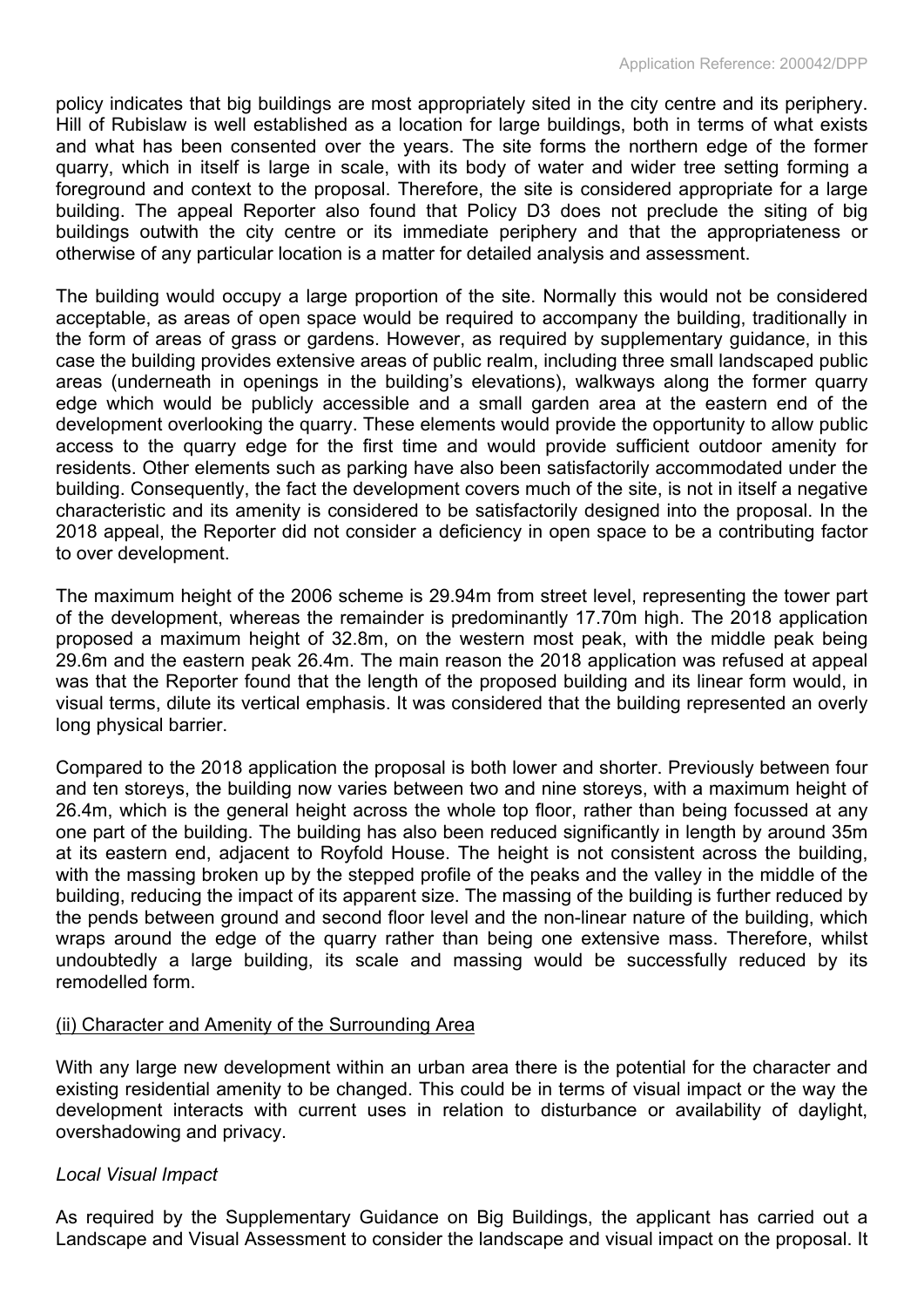has considered several key receptors and the impact upon them because of the proposal.

The character of the area to the immediate north is the Hill of Rubislaw office park featuring large offices buildings between three and five storeys high, set within car parks. The office park would be where the highest visual impact would occur as the building would be immediately adjacent.

In the 2018 appeal, the reporter expressed concern with the height and proximity of the proposed building to the office buildings; particularly with the eastern end of the building which it was considered would significantly overshadow the northern section of Royfold House.

Generally speaking, visually this area would have a low sensitivity to change, when considered against the characteristics of the office park and the buildings within it and given its office use and the associated visual receptors largely being people in their place of work. Again, matters relating to daylight, overshadowing and privacy are of less concern due to the area being a place of work, although as the reporter noted an acceptable level of daylight and outlook should still be expected in an office.

It is considered that reduction in the size of the building now proposed would successfully address the previous concerns regarding impact on the surrounding offices. The end of the building closest to Royfold House is now two and three storeys in height, comparable with the height of Royfold House itself, which at a distance of 20m would sit comfortably with its neighbour. The only time that any overshadowing would occur would be over the northern end of Royfold House during the late afternoon, most notably in winter, which is considered acceptable.

Similarly, at the western end of the building adjacent to Chevron House, its height would be lower than before, gradually stepping up to four storeys opposite Chevron House, as it progresses east, creating a satisfactory relationship between the two in terms of amenity. Rubislaw House would also remain unaffected to any significant degree by daylight or overshadowing (*issue #11*).

The areas to the west, south and east are largely residential; predominately featuring large, detached granite-built houses set within gardens and tree lined streets. The more contemporary flatted development to the south at Kepplestone, features four towers, the highest of which is seven storeys.

From the local area the site is generally well enclosed and screened by other buildings and trees and topography around the Hill of Rubislaw. However, given the height of the building, it will be visible from several points in the surrounding and wider area including some homes. Being residential properties, the sensitivity of these receptors would be high. Each of these areas is considered below. The significance of the visual effect is categorised as minor, moderate, majormoderate or major.

- The building would be visible from several homes on Rubislaw Den South to the north west, from a distance of some 180m. The building would be just visible above the top of Rubislaw House and through the gap in trees where the road into Hill of Rubislaw meets Anderson Drive. The impact would be noticeably less than in the 2018 application, with the magnitude being considered low due to the existing view already including buildings within the business park, which from this angle, the new building would closely match in terms of height and the busy road (Anderson Drive) with associated infrastructure such as railings and traffic lights. Trees between the site and the homes would provide some screening all year round but especially in the summer months. The impact is considered low in the long term.
- To the south of the quarry, views would be obtained from Queen's Road and Rubislaw Park Road facing north, at a minimum distance of around 160m. The embankment and trees along the southern edge of the quarry would provide screening, but less so in the winter months. The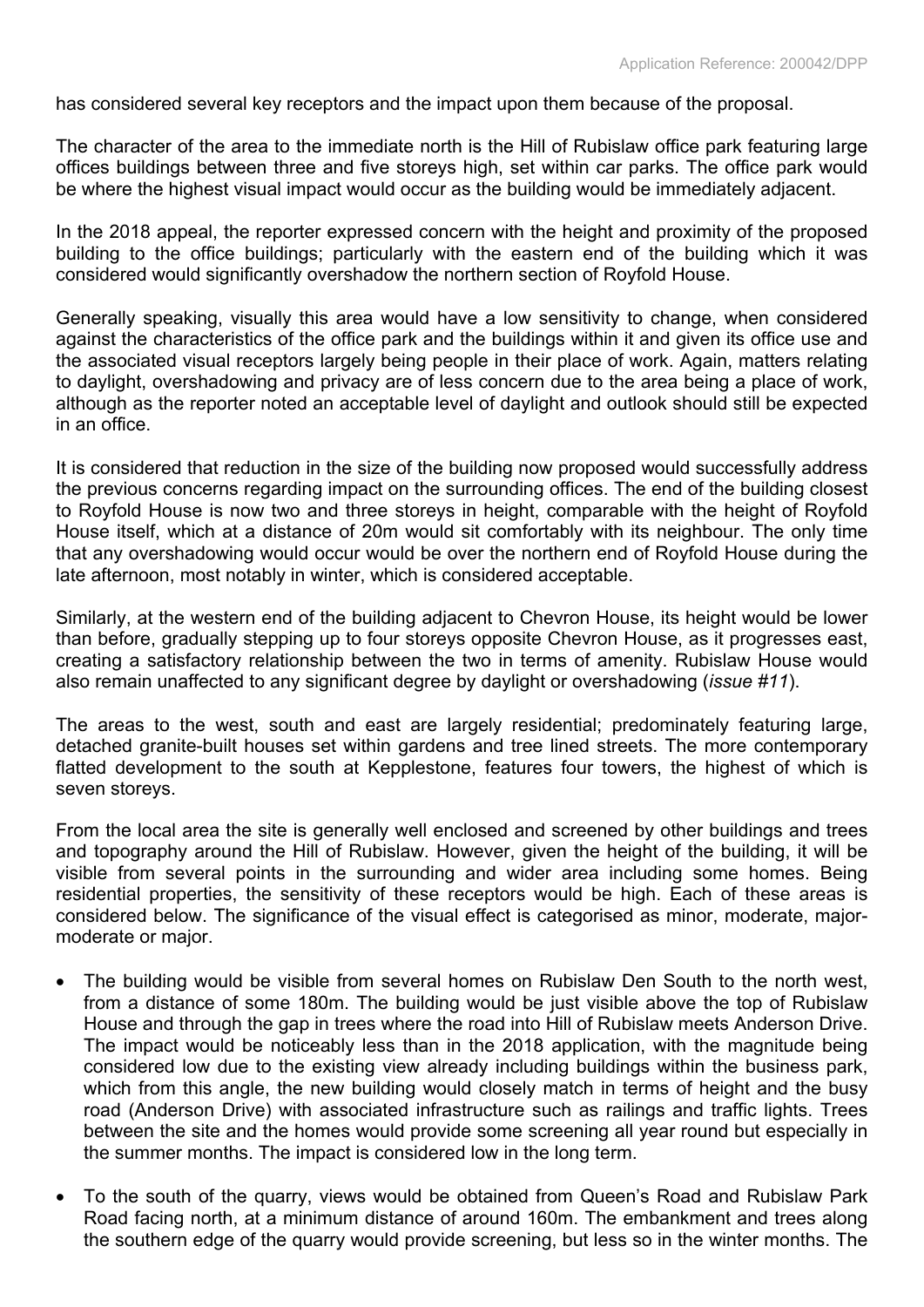stepped nature and general shape of the building would minimise its visual impact. There would be minimal difference in the new proposal and the 2018 proposal and the impact from the proposed building would remain moderate in the long term.

- Angusfield Avenue / Angusfield Lane The view is of low scenic quality, with the lane and retaining wall around the quarry visible in the foreground and Chevron House in the middistance. Domestic buildings such as sheds and garage are prominent in views from the rear of homes on Angusfield Avenue, which are approximately 100m away from the proposed building. Due to the existing character of the view, the impact of the building visually would be moderate, reducing to minor in future as trees continue to grow and provide more screening. Although the impact is already moderate it would be lessened by the reduction in height at the western end compared to the 2018 application.
- From the rear of properties on Royfold Crescent the building would be visible, with a distance of around 65m between the proposed building and the rear of the closest house. In the 2018 appeal the reporter found that, due to its overall height, mass and relative distance at this point, the proposed building would have an overbearing effect on the residential properties at the north western end of Royfold Crescent. Compared to the 2018 application, at its western end the building has been shortened by 35m and reduced in height and bulk. Rather than increasing from one to ten stories fairly rapidly, it now gradually increases from one to four stories at this end, before continuing to gradually increase to nine stories beyond (over 100m away). It is considered that the reduction in height and size would satisfactorily address the concerns raised by the Reporter related to the building being overbearing from Royfold Crescent.
- The building would be highly visible from the homes on the south side of the quarry. The foreground view would comprise the quarry edge of vegetation and the quarry water surface, with medium-distance views of vegetation on the opposite side of the quarry and the office buildings at Hill or Rubislaw. The proposed building would be in full view with no intervening screening. However, there would still be some distance between the existing properties and the new building, and the outlook would remain open across the surface of the quarry. The impact would be major-moderate in the long term. It should be noted however that any impact from previously approved 2006 scheme and the current proposal would be similar in that the view will become that of a large building. There would however be differences in their appearance due to the reduction in size and the western end of the new building would be some 35m further away from the closest house on Queen's Avenue. The Reporter acknowledged that views from this aspect are already expected to significantly alter with the approval of the 2006 application.

Otherwise the site is well enclosed and unlikely to be particularly visible in the local area due to the topography (*issue #9*)

## *Wider Visual Impact*

The building would also be seen from more distant views throughout the city, which the applicant has also considered in their assessment (*issue #9*).

- From the A90 adjacent to Kincorth, around 3km away, as motorists approach the city from the south, open views towards the site are available. Any change in the view would be negligible when considered against the large area of the city and its skyline which would be visible.
- On the approach to the site from the north on North Anderson Drive, approximately 0.7km away, the introduction of the building would be a prominent feature on the skyline in the far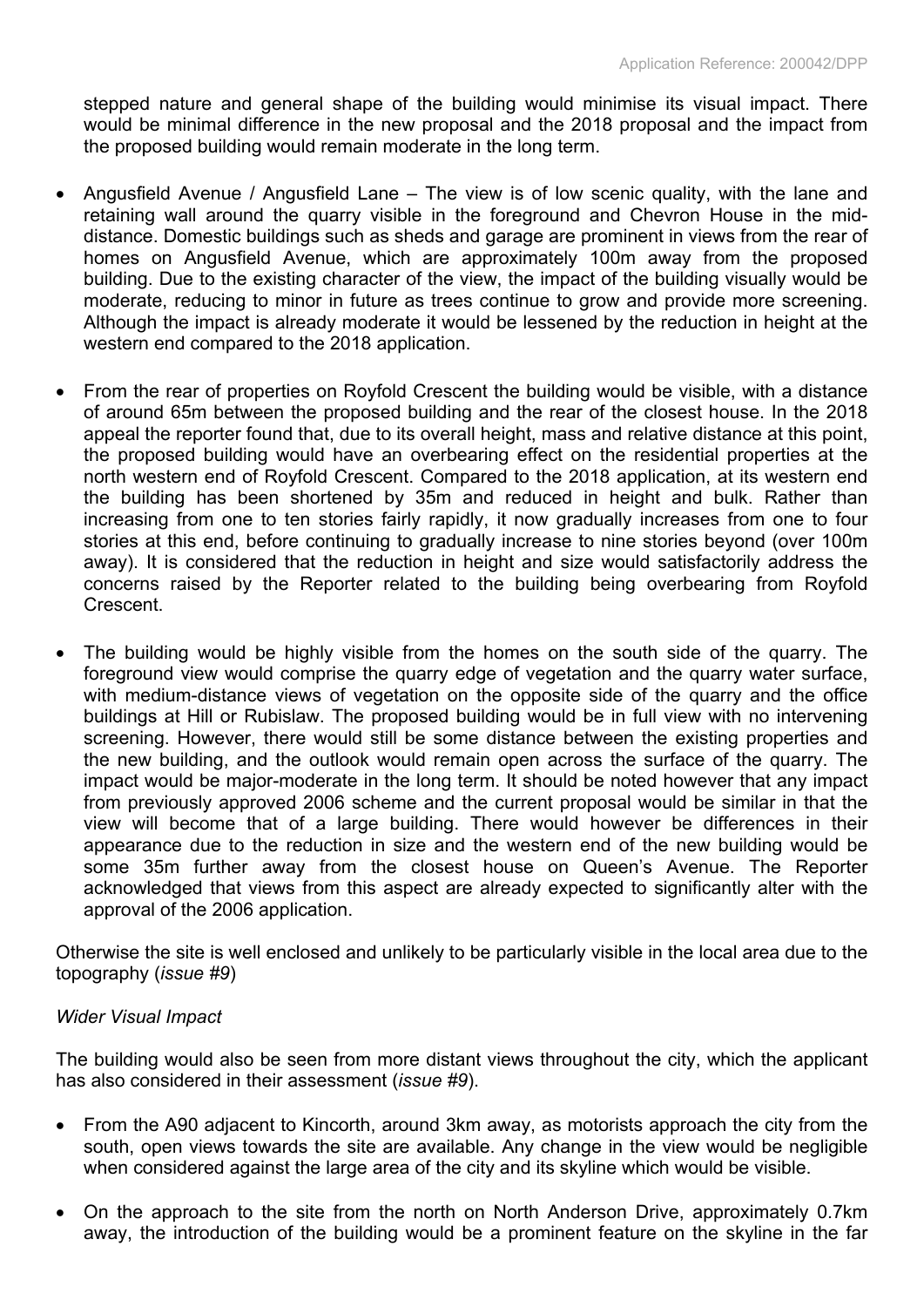distance, however, the building would sit below the skyline and would frame Seafield House and Rubislaw House which come into view when approaching the site.

- From Harlaw Playing Fields at Cromwell Road, approximately 0.9km away, the proposed building would sit behind the existing residential flatted blocks at Kepplestone, with glimpses available between the blocks, however at this point be a distant feature, with the impact being considered minor.
- From the road leading to Dobbies Garden Centre, Lang Stracht (around 2.8km away), the development would only be seen as a distant feature on the horizon, set against the built form, topography and changing skyline of the city. Tall buildings, such as the numerous residential tower blocks and office buildings are not uncommon on the city's undulating skyline. The impact would be negligible.

# *Daylight, overshadowing and privacy*

There would be no impact in terms of availability of daylight or impacts from overshadowing on existing residential properties, as demonstrated through the applicants supporting information. This is due to a combination of the distance between the proposed building and the new building's location generally to the north of existing properties which are within any significant proximity to the site.

Similarly, the distance between buildings is significantly further than the standard 18m window to window distance used to determine whether there would be any impact on privacy, when buildings are directly opposite one another. The closest residential property (flatted block to the west) effectively sits alongside the new building and any windows that do face one another would be around 57m apart and at an oblique angle. Those on the south side are approximately 140m away (*issues #12*).

The office buildings are around 20-25m away from the north elevation of the proposed building. There would be a degree of overshadowing and overlooking from the flats as previously discussed. However, given that the use of the offices is as a workplace rather than residential, the sensitivity to these factors would be low, with the reduction in the size of the proposed building addressing the concern raised by the Reporter.

## *Disturbance*

The predominately residential use of the development is very unlikely to introduce any noticeable level of disturbance to existing residential properties, largely due to urban nature of the surroundings, the distance between the existing homes and that the proposed development is also a residential use. The food and drink and gym elements are small scale, effectively ancillary and a sufficient distance from existing residential properties to make any disturbance negligible.

Residential use is regarded as being compatible with office use, as any disturbance generated by the offices is likely to be limited to vehicles coming and going at relatively low speeds and which would not unusual beside residential properties. The peak morning and evening periods may be busy with traffic entering and leaving the office park, but other times would be fairly quiet.

In summarising matters (i) and (ii), the building is considered to have been designed with a silhouette which brings interest to the skyline and which by virtue of its scale, massing and form would minimise its visual impact, despite its size. The reduction in the length and height of the building compared to the 2018 application have satisfactorily addressed concerns expressed by the Reporter through the appeal process. The character and amenity of the surrounding area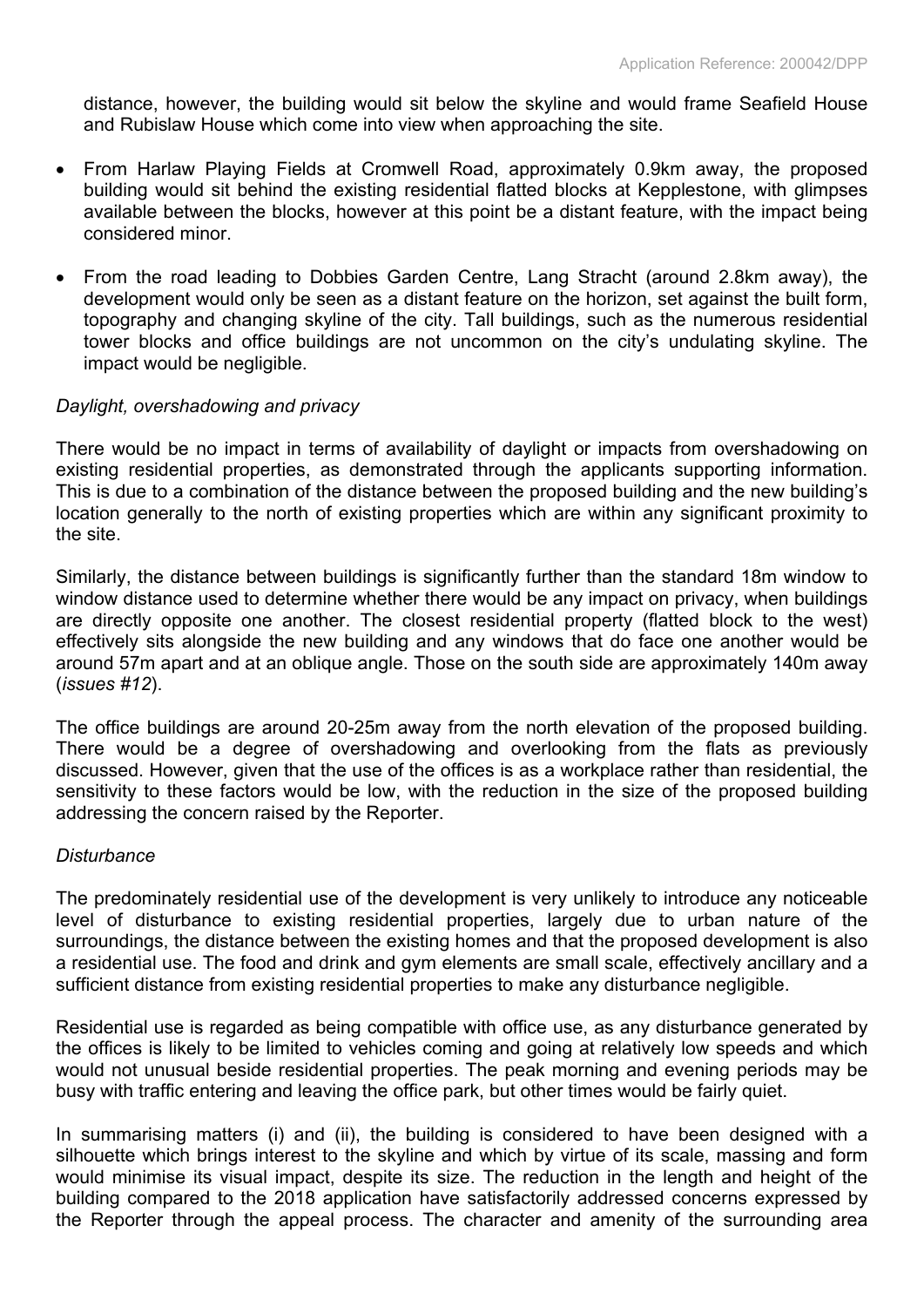would also be maintained, and any change of note would be in local views from a small number of limited locations, where the impact would be moderate.

#### (iii) Does Not Result in the Loss of Valuable and Valued Areas of Open Space.

The site forms part of the Hill of Rubislaw Local Nature Conservation Site and is designated as Green Space Network in the ALDP. The quarry and its surroundings function as an isolated green space which, although not directly linked to other green spaces, provides benefits in term of biodiversity and landscape value within an urban area.

The value of the application site to these wider designations however is limited as it largely comprises dense scrub, a species poor hedgerow, bare earth and an area of semi-natural broadleaved woodland. Throughout the period since it closed, there has been no public access or views into the site, considerably lessening any recreational value it may have as open/green space. It must also be recognised, as already discussed, that the principle of developing the site has been established for some time. Therefore, the loss of the site as designated open space, whilst not desirable, is not considered to be significant.

This loss must also be balanced against the positive aspects of the proposals relating to open space. A major benefit of the proposal is the walkway which would provide free public access to the quarry edge, enhancing the value of the quarry and the public's ability to interact with it. The provision of this public access is welcomed and considered a positive aspect of the proposal (issue #6). The proposals would also feature areas of hard and soft landscaping around the buildings, including new trees and planter beds with a wide range of native grasses, shrubs and hedges. In addition to this, a contribution of £28,914 towards improving open space at Hazlehead Park would be secured.

Whilst it is acknowledged that the building would change the character of the quarry, it would not prevent any activities which the owner undertakes there (*issue #7).*

To summarise, the loss of the open space has already been accepted. Its loss is not desirable but is not significant and on balance the introduction of public access and a high quality hard and soft landscaping scheme results in a neutral impact in terms of open space.

#### (iv) Complies with Supplementary Guidance

There are a range of supplementary guidance documents that apply to this development. Compliance with each SG is discussed in the relevant section of the report, but in general it is considered that the proposal follows the requirements of the relevant SG.

To conclude matters in respect of Policy H1, the proposal is considered to comply with the requirements of the policy. The building is not considered to represent overdevelopment or to have an unacceptable impact on the character and amenity of the surrounding area. The building would sit comfortably within the site, due to the surrounding topography and landscape and through the careful design of its scale, massing and form. The amenity impacts on surrounding residential properties are largely restricted to a visual impact, which would be moderate from a limited number of locations, but otherwise negligible or nil. Although open space would be lost, the opening of the site to public use and provision of high-quality public realm and landscaping would result in a neutral impact.

Moving onto other matters relating to the principle of development –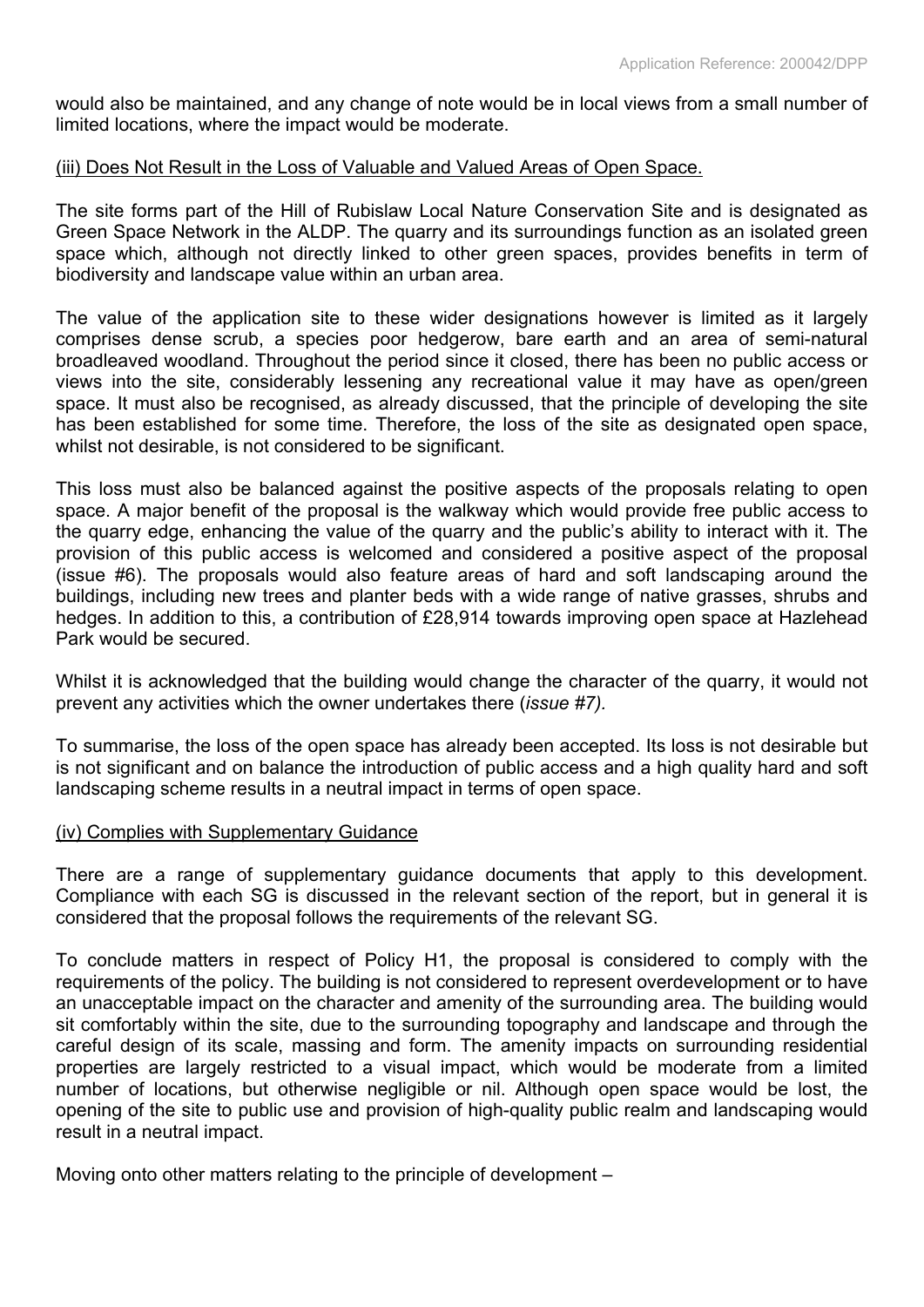## Economic Considerations / Rental Market

Concerns have been raised that the housing rental market would be overwhelmed with additional units, affecting landlords in the area. It is also suggested that there is no demand for further residential accommodation. Although 245 additional flats would be a significant number of flats, the planning system does not operate to protect private interests or maintain the price of properties. Guidance from the Scottish Government on build to rent schemes (BTR) identifies the benefits of such schemes, such as complementing existing housing delivery models and helping to increase the overall rate of delivery of housing. BTR can provide high-quality, purpose-built rented accommodation that can enhance the attractiveness of the city, for new and different developers and long-term investors at scale. It can also support labour market mobility by providing homes for people moving into the area for work. It is important that a range of rental options are available in the city and this development would contribute towards that aim. (*issues #25 and #26*).

The price (or rental costs) of flats is a matter for the applicant rather than a planning matter. There are a range of flat sizes which would presumably offer a range of price points. (issue #27).

# Granite Heritage Centre

A separate proposal for a Granite Heritage Centre to be located on the south side of the quarry was granted detailed planning permission in December 2015 (ref: P140788). The centre was to include a heritage museum, restaurant/bar and conference suites, with views over the quarry. The planning permission expired in December 2018 as the development had not commenced.

A significant number of representations express a preference for the heritage centre over the proposed residential development of this application. The approval of this residential application however would not prejudice the heritage centre proceeding. Being on different sites and on opposite sides of the quarry, with approximately 120m between them, both developments could in theory be built. It is also suggested in representations that a heritage centre or various other proposals should be built on this site instead of the proposed development. In respect of both these matters, the planning authority is required to consider only the application before it. Refusal of the application based on a preference for other schemes, one of which no longer has planning permission and little prospect of proceeding and the others which are non-existent, is considered not to be competent or defensible at appeal (*issue #5)*

## Quarry Heritage

Many representations refer to the value placed on the quarry in terms of its history and the significant role it has played in the development of Aberdeen through the widespread use of granite quarried there. The feeling of many is that the site is unique and should not be developed, or if it is to be, it should be a development celebrating the quarry (*issue #4*)

Although Historic Environment Scotland has not been consulted on this application and there is no requirement to do so, in November 2019 HES received a request to consider designating Rubislaw Quarry as a scheduled monument. HES has confirmed to the Council that they do not intend designating the quarry.

HES found that Rubislaw Quarry is a historically significant site having provided much of the granite building stone used in Aberdeen over an extended period. However, much of the former quarry site has been developed, leaving only the water-filled main excavation. In the absence of more extensive physical evidence to demonstrate the quarry's operations, it is considered that Rubislaw Quarry does not meet the criteria for designation. Where quarries have been designated, they are either much earlier examples which have not been altered by modern quarrying or show extensive remains of the quarrying operations as a whole (*issue #8*)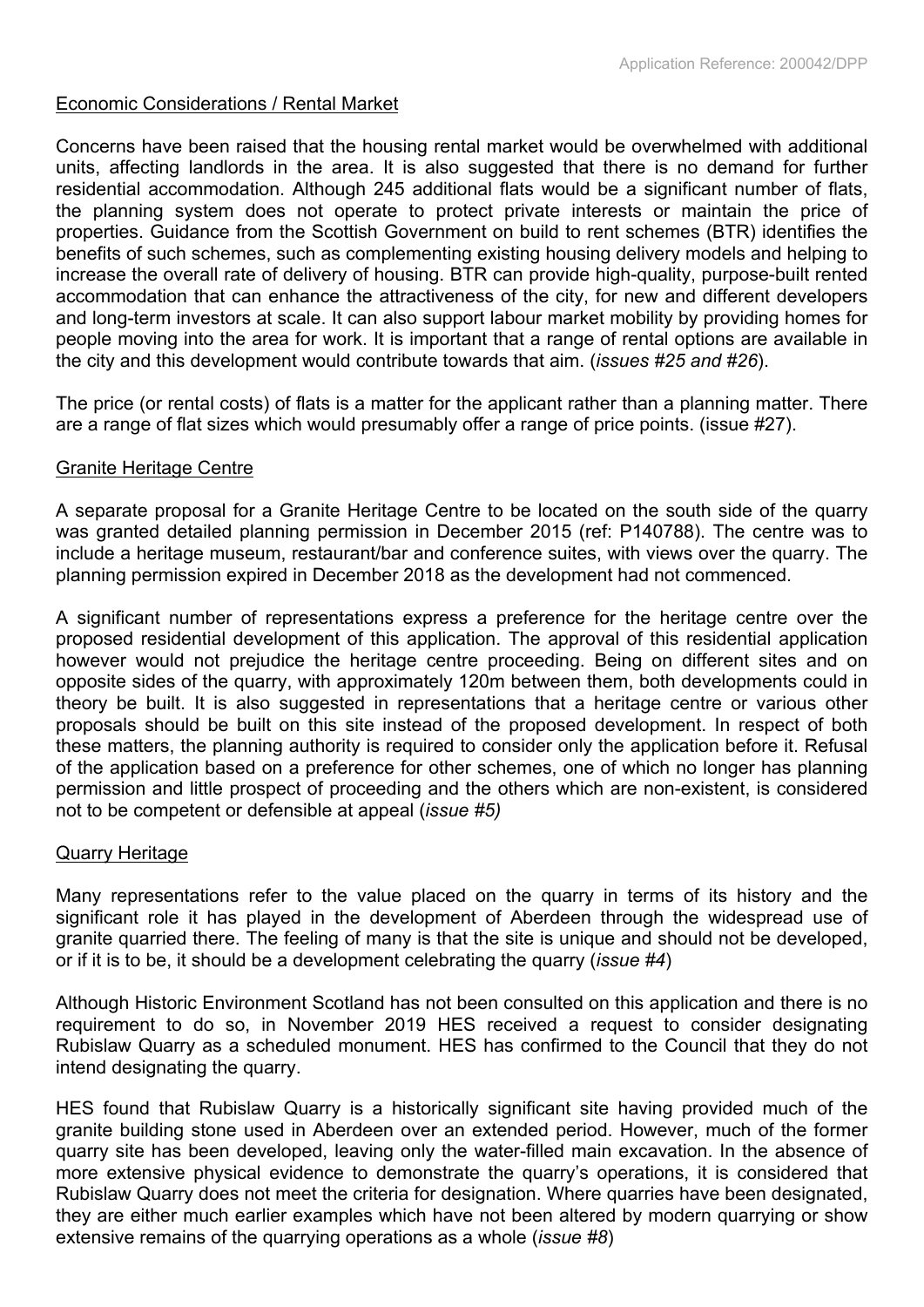Therefore, as outlined earlier in the report, the principle of development on the northern edge of the quarry has been established for some 20 years.

The relatively small size of heritage bistro is questioned in representations and it is suggested that it would not support tourism sufficiently. However, the primary use of the development is residential and although officers have encouraged a public use to be incorporated into the development, which the applicant was receptive to, there is no policy requirement to do so. The public walkways and landscaping will allow access to view the former quarry, which is a prospect not currently available and unlikely to be through any other projects (*issues #6*).

#### Non-Residential Uses

On non-residential uses, Policy H1 states that within existing residential areas, proposals for nonresidential uses will be supported if: 1. they are considered complementary to residential use; or 2. it can be demonstrated that the use would cause no conflict with, or any nuisance to, the enjoyment of existing residential amenity.

The proposed food and drink use (bistro) is relatively small scale and, as well as providing a facility for visitors, would add to the amenities available for residents. It is unlikely to cause conflict with the residential use and therefore considered to be acceptable.

The gym would be ancillary to the residential use and not available for members of the public to use. The presence of a gym nearby is not a relevant or material planning consideration (*issue #3*).

#### **Layout, Design and Amenity**

The general aspects on the proposal's scale, design and massing have already been discussed in relation to the building's impact on the surrounding area. More specifically, there is a requirement to ensure that the proposed building adheres to other good design principles, set out by Policy D1 (Quality Placemaking by Design).

The proposal's architectural design is unique to the site and has been informed by its surroundings. Although unashamedly different from typical flatted developments in Aberdeen, this is welcomed as it provides distinctiveness and adds interest to the city's built environment. The site, as described earlier, due to being relatively enclosed, provides an opportunity for a different approach to development, without adversely impacting upon the character of the surrounding area.

The architectural modules from which the building would be constructed, would create a chequerboard pattern of 'in' and 'out' elements and a rhythm across the facades. This 'in' and 'out' arrangement would create a textured effect adding interest to the building and reducing its overall massing and the related visual impacts. In terms of materials, the building would be predominately finished in masonry-based off-white textured panels, with contrasting grey window frames and spandrel panels. Granite would feature at ground floor level around the public areas. The office buildings at Hill of Rubislaw are constructed from a variety of materials such as stone, concrete and glass, so the materials proposed would not be incongruous with the area. They are considered acceptable in principle and a condition has been attached requiring the precise materials to be specified and samples provided (*issue #10*).

Raised planters would be incorporated into the private terraces associated with the flats, featuring shrubs and grasses adding further visual interest and diversity across the proposals. Species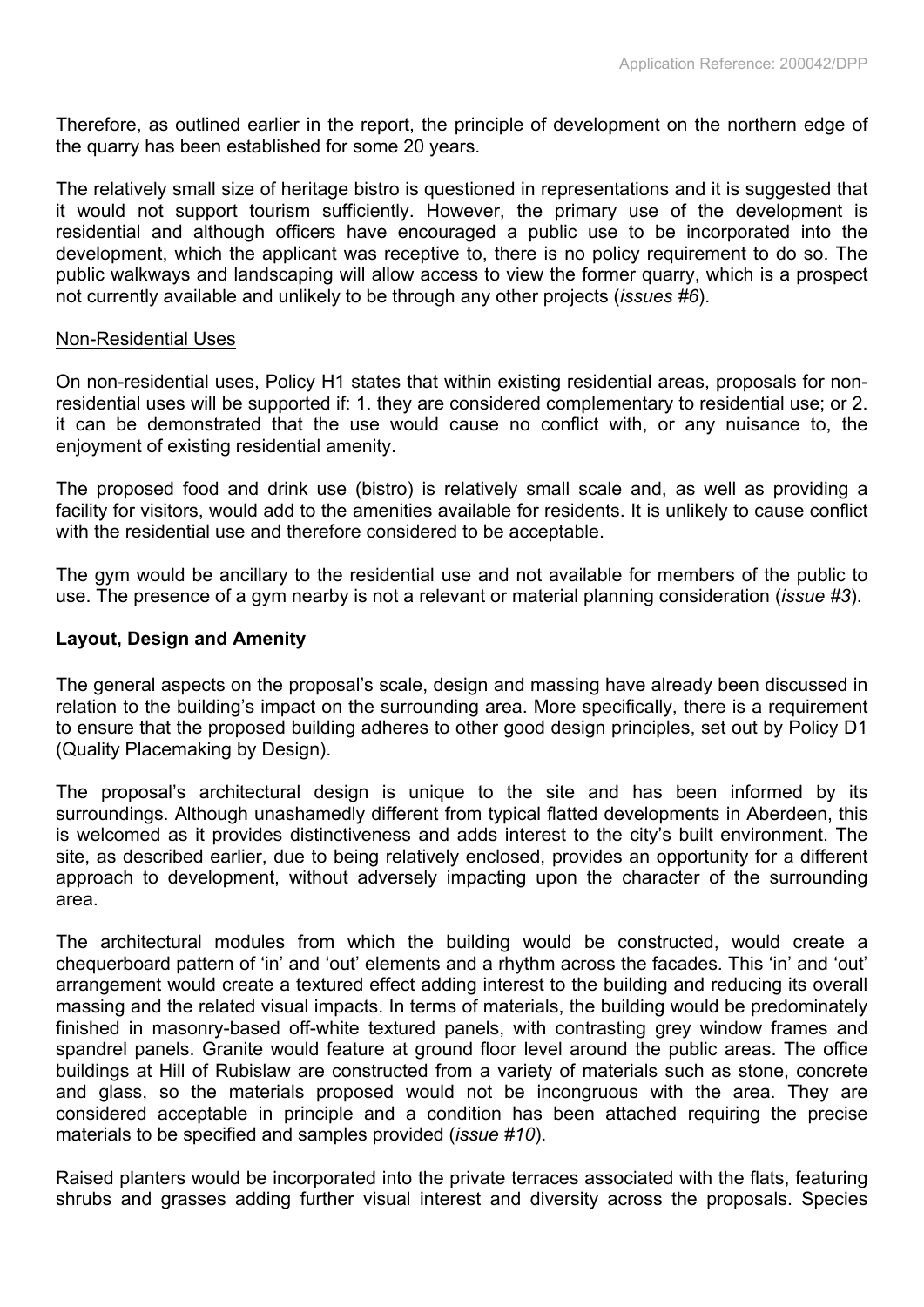appropriate to the climate and tolerant to either sunlight or shade would be used depending on the orientation of the planters.

There is a mixture of flat sizes, allowing a variety of household sizes to occupy the development. All units on the quarry side of the development would generally face south or south west, ensuring they benefit from direct sunlight and an excellent outlook. Those on the business park side generally face north or north east. There are 20 single aspect flats looking solely north on either the ground, first or second floors, which represents 8.2% of the 245 total. Whilst not ideal in terms of outlook, this is a small amount of the overall total which is considered acceptable. Those that are north facing on the floors above would benefit from being high enough to enjoy distant views. All other flats are either south facing or feature a dual aspect. Many of the flats would also benefit from their own private terrace, which are built into stepped form of the building. The terraces would feature planters to allow greenery to be added to the development.

The proposal would have an active street frontage with double height glazing for the public and communal areas on both the north (office park) and south (quarry) sides. This would animate and integrate the proposal by allowing the activity inside to be seen outside, as would the use of terraces and areas of glazing at upper levels. The public spaces provide pedestrians with priority, leading to the walkways at the quarry edge which are easily accessible and overlooked to ensure natural surveillance. Inclusive access for those with disabilities has been incorporated into the design with the provision of ramps and stair lifts. Beneath the ground floor and walkway would be two storeys of parking built into the quarry rock face. A green living wall is proposed to screen the parking levels and tie the building into the remaining vegetation.

Five waste and recycling stores would be located at the first basement level, with a further store at ground floor level, allowing access for residents and for collection by refuse vehicles. All flats would be within 30m of a bin stores as recommended in the guidance. Notwithstanding, it would not be possible to have a store any closer as it would then not be possible for collection vehicles to access it. The food and drink element would have its own store. A parking area would be provided for waste and storage vehicles to park (issue # 21).

It is considered that there is no particular risk of seagulls being attracted to the development over and above any other residential development (*issue #13*).

In summary, it is considered that the development has been thoughtfully designed in response to its context and would create a successful place with a distinctive architectural character, taking account of the criteria in Policy D1 (Quality Placemaking by Design).

## **Noise**

There is the potential for residents to be affected by externally mounted air source heat pump which are proposed on the roof. As the equipment is yet to be specified a condition has been attached requiring a noise assessment to be submitted which considers the likely impact and if necessary, proposes mitigation measures such as enhanced glazing. Otherwise, it is not considered that the uses themselves would cause any noise nuisance.

## **Accessibility, Traffic and Car Parking**

## **Accessibility**

The site is within the built-up area and is well connected to other residential and employment areas. Footway routes and crossing facilities are suitably located on Queen's Road and Anderson Drive to facilitate pedestrians. To enhance pedestrian access, a new section of footpath would be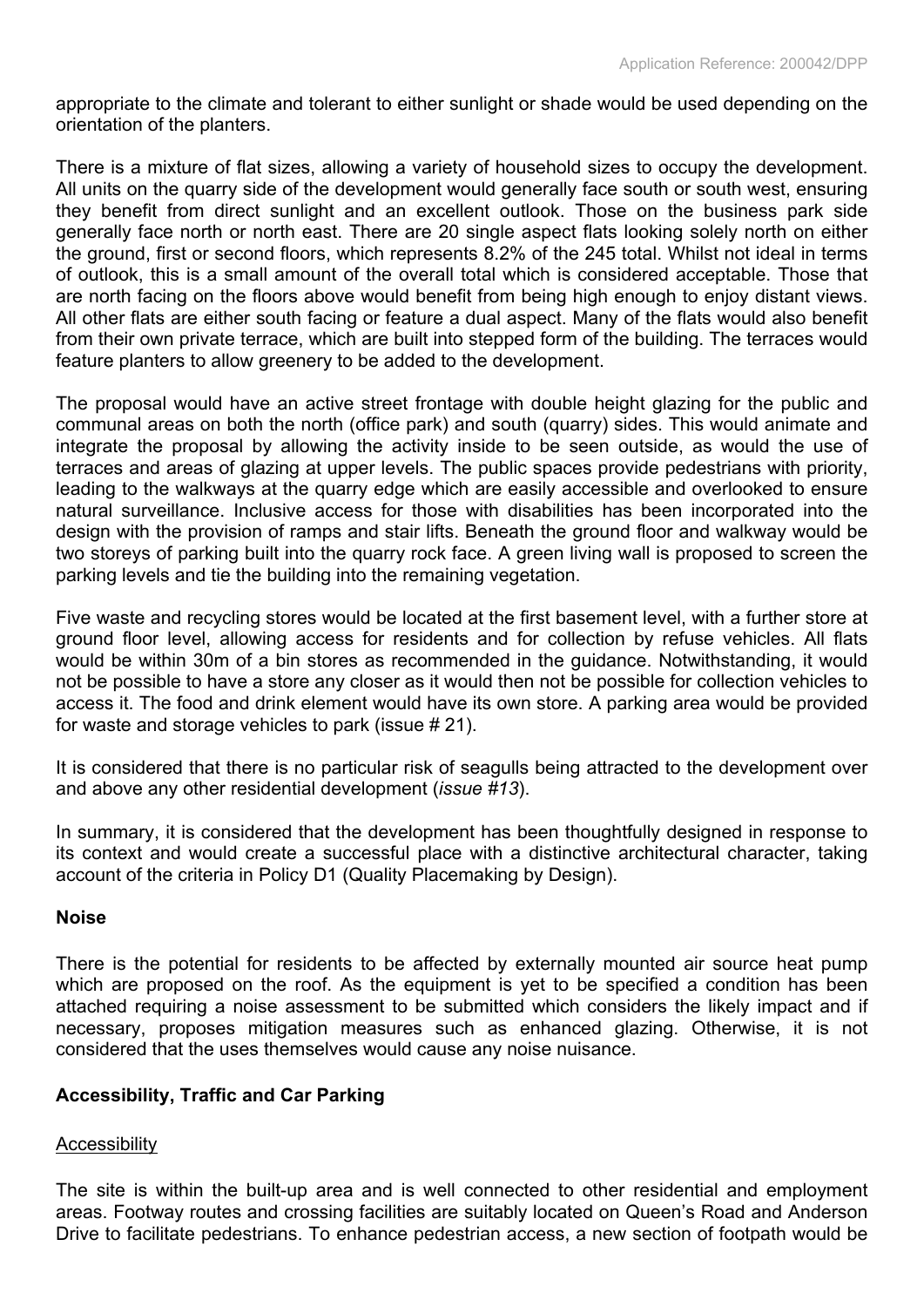created on the south side of Hill of Rubislaw linking to Queen's Road and a condition has been attached requiring a detailed scheme to be submitted. Being located within the urban area the site is within walking distance of a range of services (*issue #20*).

Queen's Road is served by several bus routes which link the city centre to the west end of the city and settlements beyond, including Westhill and Kingswells. Bus stops for these services are located within 400m of the site, which is considered a reasonable walking distance. The applicant has agreed to fund the upgrading of the existing bus stop on the south side of Queen's Road near the Hill of Rubislaw. Concern has been raised that existing services are at capacity however the provision of services is the responsibility of bus operators; it is expected they would respond to any increase in demand. Overall, it is considered the site is well positioned in terms of accessibility (*issue #19*).

#### Impact on Road Network

Vehicular access to the Hill of Rubislaw is via two signal-controlled junctions, one at Queen's Road and one at Anderson Drive. The following junctions have been assessed by the applicant as part of their transport statement and reviewed by the Council's roads officers.

As part of the 2018 application analysis of junctions at Anderson Drive (A90)/Hill of Rubislaw, Queen's Road (B9119)/Hill of Rubislaw and Anderson Drive (A90)/Queen's Road (B9119) was undertaken. All were found to operate within capacity when traffic associated with the development was included. Since the development now proposed is smaller, and the AWPR is now open which has reduced flows on Anderson Drive, it is not considered necessary for further traffic analysis to be required (*issue #17*).

#### Parking

The Transport Accessibility SG sets out the Council's guidance on the provision of car parking. The car parking figures for both the residential and commercial development are applied as maximums, with lower levels accepted where accessibility is good and other measures to reduce private car usage are in proposed.

In the outer city zone, a maximum of 1.5 spaces per flat is permitted, resulting in a maximum possible provision for the residential element of 480 spaces. In this instance it is proposed to provide 254 spaces (232 in the two basement levels and 22 at ground floor level consisting of 20 for the food and drink use and two for the car club). The two Co-Wheels car club spaces and cars would be made available to residents and the wider public. Each is considered to be the equivalent of seventeen parking spaces (total of 34) and are anticipated to reduce the number of residents who would own their own car. All the residential spaces would be communal and unallocated, ensuring they are used to their full capacity, rather than sitting unused if a resident does not own a car. It would also be a requirement of a tenant's lease that they could not park more than one car at the development. A residential travel pack would be provided to residents which would provide a package of measures aimed at promoting more sustainable travel choices and reducing the use of the private car.

This number of spaces, when considered against the accessible location and measures such as the car club, is considered reasonable for the nature of the development and this number is acceptable to the Roads Development Management Team.

Space for electric vehicle charging points has been designed into the basement car parks as would some of the parking for the bistro. The two car club spaces would have chargers. A condition has been attached requiring full details of the provision to be submitted (issue #22)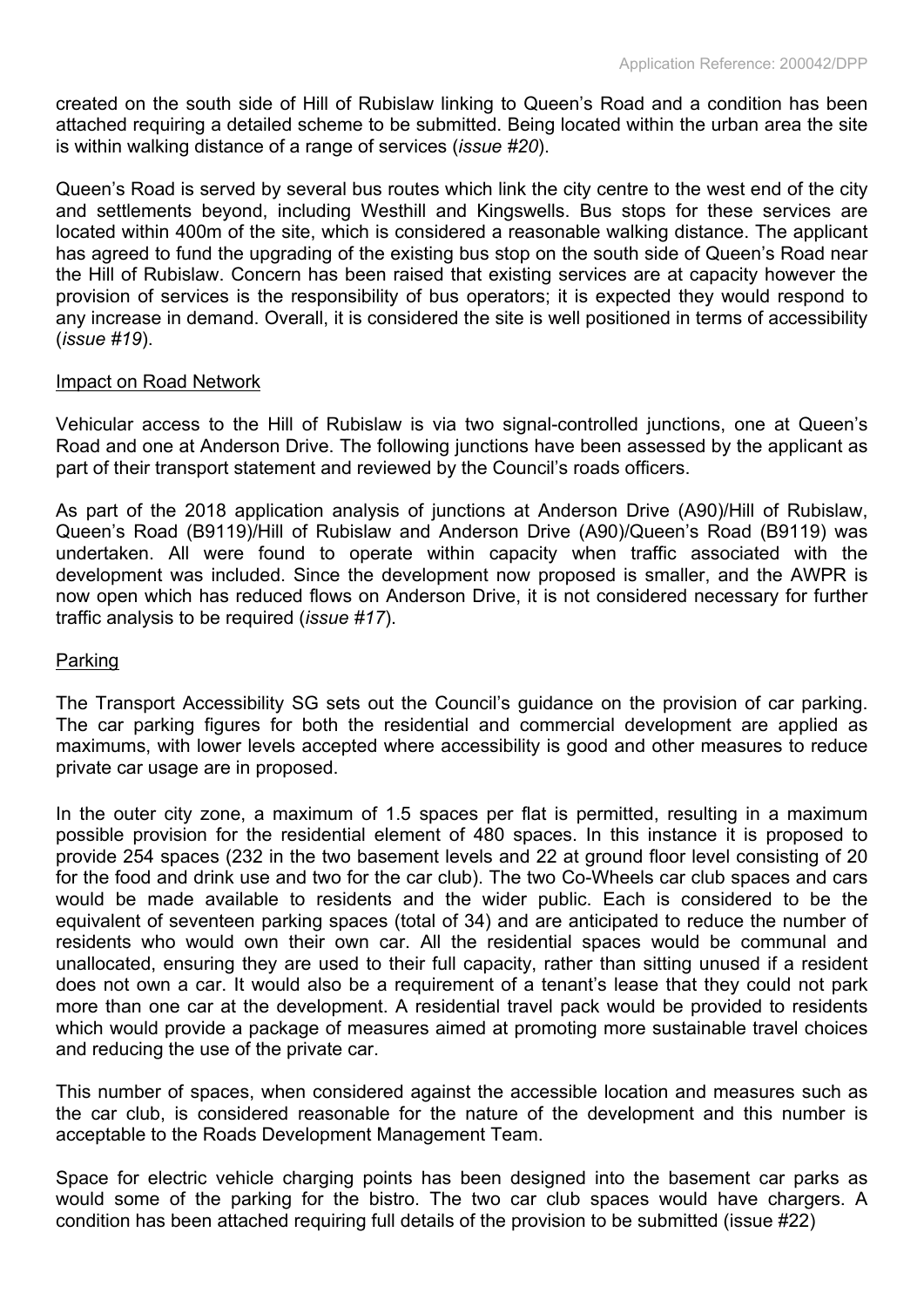As already outlined, it is considered that the site is readily accessible by public transport and within walking distance of various places of work and services. The level car parking proposed has been reviewed by the Council's roads officers and is considered acceptable (issue *#18*).

## **Drainage**

It is proposed that surface water run-off from the building roof area would be drained via downpipes to stone filled filter trenches at ground level. 50% of the building roof area would discharge via underground storage at a restricted rate to the existing surface water sewer (to be agreed with Scottish Water) and 50% of the building roof area would discharge via gravity drains to the basement level. Flows will then discharge via a separator to the outfall which would discharge into the existing quarry water body. All other areas of the site will be covered by the building roof area. A sluice and weir control would be installed to provide an overflow to the Scottish Water sewers which would limit the maximum level of water within the quarry during extreme weather. The drainage impact assessment indicates that it is anticipated that the natural drainage regime will manage the water levels.

Concerns had been raised that the development could potentially increase the flood risk to the existing residential development on the southern rim of the quarry by increasing the volume or rate of surface water discharged into the quarry. There are also concerns regarding the risk to the development from the rising water levels within the quarry. However, the proposed surface water arrangements would create a betterment to the current situation in terms of the amount of water which would discharge to the quarry, as 50% would now be directed to the surface water sewer. The arrangements have been reviewed by SEPA and the Councils flooding team and found to be acceptable in principle. Conditions have been attached requiring a detailed scheme to be submitted.

SEPA have also advised that they have less concern that the occupants of the proposed development would be "caught unaware" or impacted by a sudden flood event, due to the slow rate at which the water in the quarry rises. However, SEPA recommend that a management plan to control the water level in the quarry would not only benefit the proposed development but would benefit the existing residential development. A condition has therefore been attached requiring such a plan to be submitted (*issues #23 and #24*).

Foul water from the development would discharge to a new sewer, which would tie into the existing Scottish Water foul sewer. This arrangement is acceptable, and a condition has been attached ensuring that a sewer connection is made.

## **Natural Heritage**

Policy NE8 (Natural Heritage) and the associated SG requires that development should seek to avoid any detrimental impact on protected species through the carrying out of surveys and submission of protection plans describing appropriate mitigation where necessary.

## Environmental Impact Assessment

An environmental impact screening opinion has been carried out and it was determined that an environmental statement does not require to be submitted.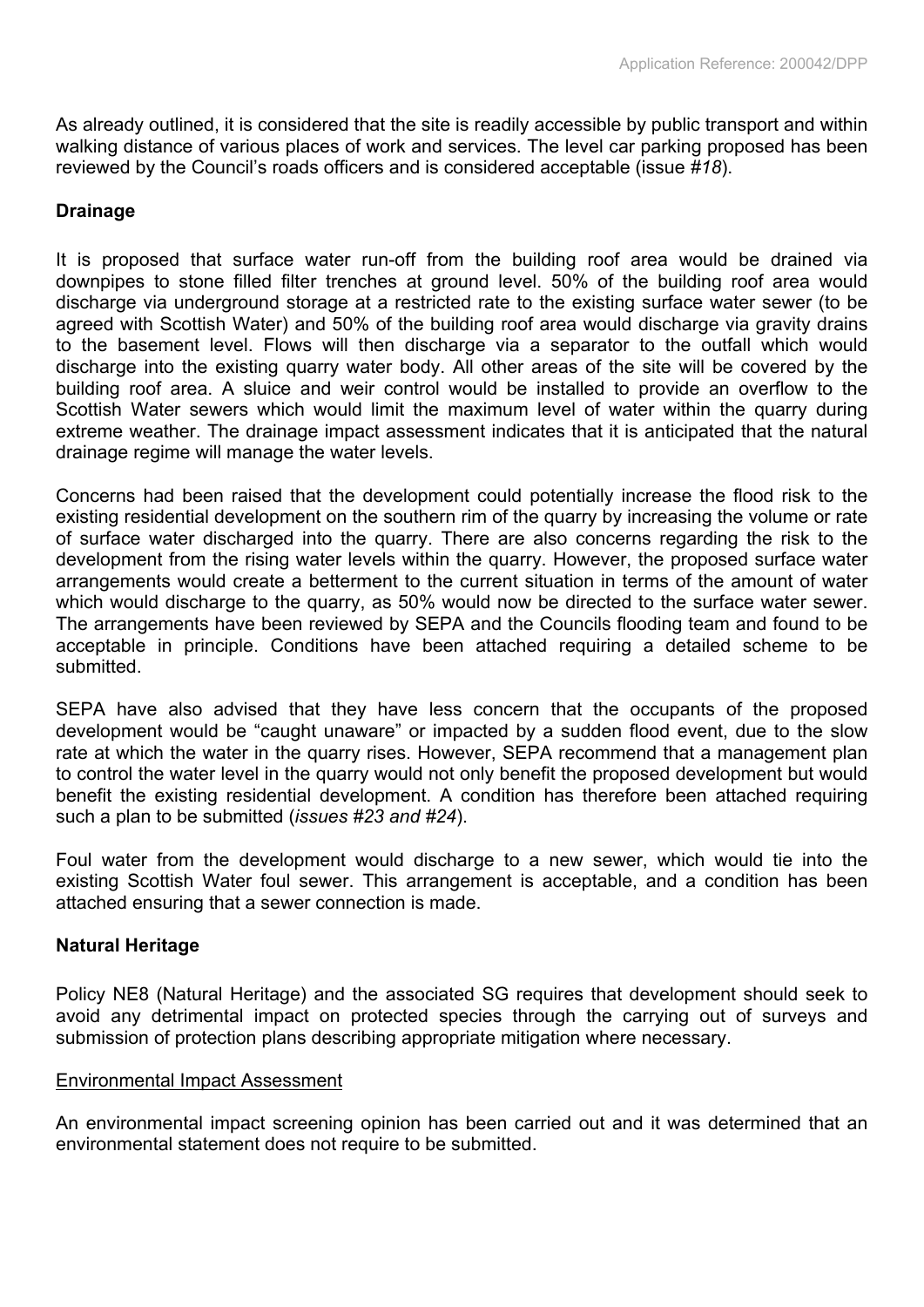#### Protected Species

A phase one habitat survey as well as a further badger survey have been carried out by the applicant (*issue #15*).

- Badgers, a protected species under the *Protection of Badgers Act 1992*, were identified as potentially being affected by the development. Due to the sensitivities surrounding the species, further details of the survey and its findings cannot be disclosed publicly as to do so would be potentially harmful to the badgers' safety and wellbeing. It can however be confirmed that a mitigation plan has been submitted. Should work commence and badgers still be present then Scottish Natural Heritage (SNH) would need to issue a licence allowing the mitigation measures to be undertaken.
- In the UK all wild birds, their nests and eggs, are protected by law. Although the quarry has in the past been home to birds of prey (Peregrines, Kestrels and Fulmars), none were noted during the survey and the potential of the quarry to be suitable for such birds is now low due to the increased water level in the quarry which has reduced the extent of the cliff ledges.
- Most of the site is unsuitable for breeding birds, with most of the dense scrub cleared. However, the along the sides of the quarry and in the east, it is sufficiently thick to support breeding birds. A variety of birds were noted during the survey. To avoid disturbance or destruction of any nests, the site should be checked by an ecologist 24-hours before any construction commences to ensure there are no breeding birds present and took place outwith the breeding season.
- There were no indications of invasive or injurious species detected on the survey.

## **Trees**

It is proposed to remove a total of 35 trees. These trees are predominately sycamore, ash, whitebeam, cherry, birch and elm and vary in height from between 7m to 15m. At the western end of the site, is Tree Preservation Order No.14, which covers this small area of the site and the wider area of woodland on the north west, west and southern edges of the quarry. Only one trees to be felled is within the TPO area. Three further trees are proposed for removal for woodland management reasons.

The removal of trees would be contrary to Policy NE5 which states that there is a presumption against all activities and development that will result in the loss of, or damage to, trees and woodlands that contribute to nature conservation, landscape character, local amenity or climate change adaptation and mitigation. Notwithstanding, the loss of all but one of these trees has already been consented in previous approvals. Although the trees contribute to the character of the immediate area, they have limited value in the wider area. To compensate for their loss, tree planting is proposed throughout the public areas surrounding the building, with the indicative landscape plans showing small multi-stemmed trees proposed around the building, details such as number, species and size to be agreed via condition. A separate condition would be attached requiring tree protection measures to the implemented to ensure protection of the remaining trees to the west (*issue #14*)

It is considered that sufficient measures would be in place to ensure that natural heritage interests are protected.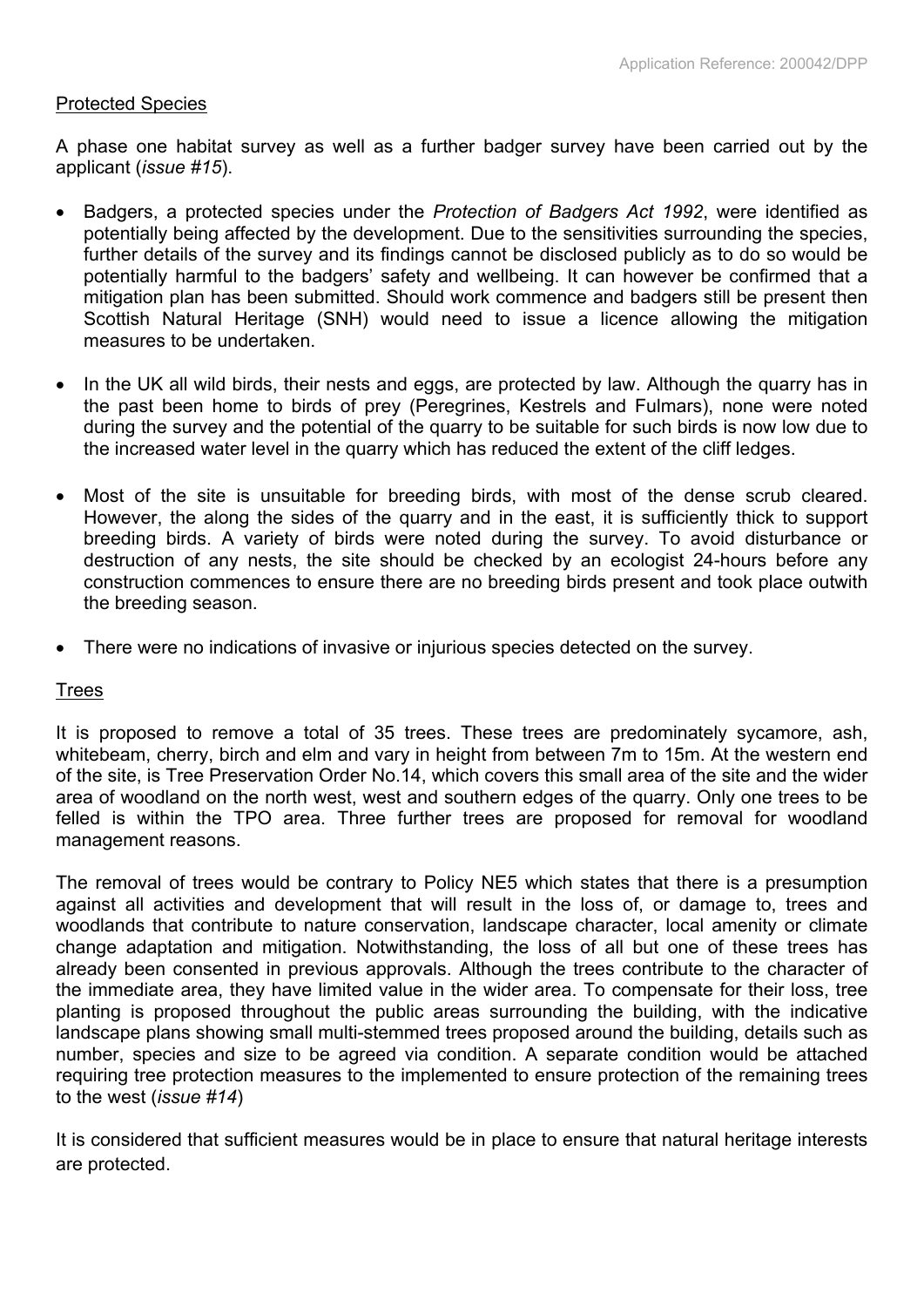# **Air Quality**

Policy T4 (Air Quality) states that development proposals which may have a detrimental impact on air quality will not be permitted unless measures to mitigate the impact of air pollutants are proposed and agreed.

The proposed development is adjacent to the Anderson Drive Air Quality Management Area (AQMA). Although the concentrations of  $NO<sub>2</sub>$  and  $PM<sub>10</sub>$  in the surrounding road network are currently not exceeding the annual mean concentrations, the introduction of additional traffic additional car parking spaces, associated traffic and the construction of the development has the potential to adversely affect air quality in the immediate vicinity of the site and the wider area. It is therefore recommended by Environmental Health officers that an air quality impact assessment is carried out. A condition has been attached requiring and assessment to be submitted and if necessary, a set of mitigation measures to be implemented. These could include measures to minimise the need to travel by the private car, supporting the car club or providing green infrastructure (*issue #29*).

# **Affordable Housing / Developer Contributions**

#### Affordable Housing

In accordance with the Affordable Housing Supplementary Guidance, the equivalent of 61.25 units are required to be provided as affordable housing. Normally a registered social landlord (RSL) would take control of a block of units and manage them as affordable housing, however due to the expected high maintenance costs and difficulty in sub-dividing the building to allow an RSL to take control of part of it, it has been determined that, rather than onsite provision, a commuted sum would be the most appropriate option. The sum of £3,368,750 is therefore required, based on the prime area rate of £55,000 per unit.

## Developer Obligations

To mitigate against the impact of the development on community infrastructure, financial contributions are sought to the make the development acceptable, calculated in accordance with the adopted Planning Obligations Supplementary Guidance and advice from relevant Council services (*issue #30*). The applicant has agreed to these contributions, which would be secured by a legal agreement.

- Factoring this development into the 2018 roll forecasts for Hazlehead Primary School would not result in the school exceeding capacity and no mitigation is required.
- For Hazlehead Academy the development results in the capacity being exceeded by three pupils, therefore, to allow reconfiguration a contribution of £7,905 is sought.
- The development would include a residents' only gym and the Rubislaw Playing Fields have capacity, therefore no contributions towards sports and recreation have been sought. A condition has been attached requiring the gym to be provided.
- No contribution will be required towards community facilities as communal function space will be provided as an integral part of the development.
- A contribution of £58,925 is sought towards Core Path 27 (Den of Maidencraig to Anderson Drive) and/or 60 (Anderson Drive to Denwood via Craigiebuckler).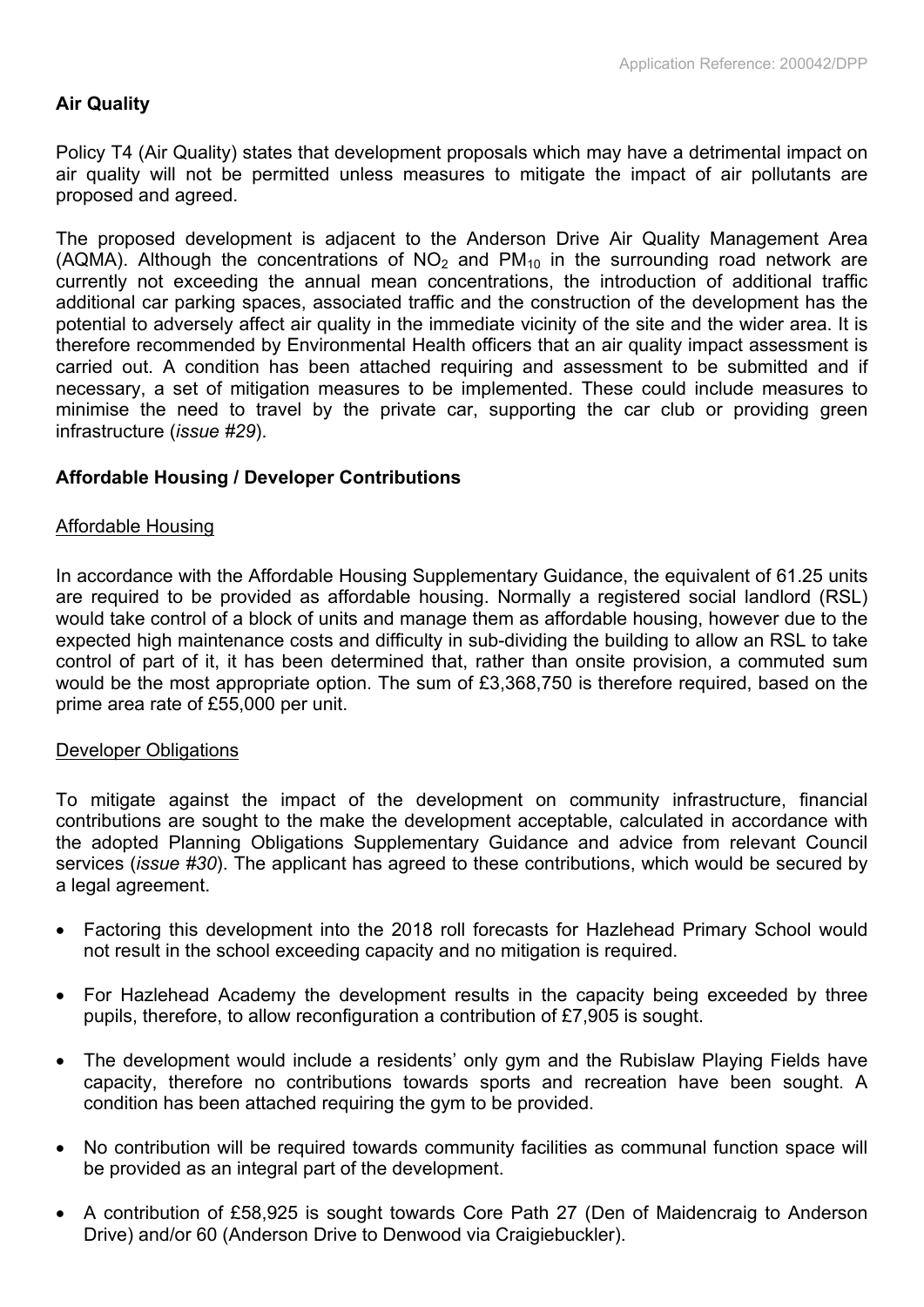- A contribution of £28,914 towards enhancing open space at Hazlehead Park is sought.
- $\bullet$  A contribution of £162,133 will be required towards the extension of healthcare facilities within the City Centre in order to increase capacity, as existing facilities in the vicinity of the development (eg Hamilton Medical Practice) are currently operating at or over capacity.

# **Sustainability**

Policy R7 (Low and Zero Carbon Buildings, and Water Efficiency) requires all new buildings to meet at least 20% of the building regulations carbon dioxide emissions reduction target applicable at the time of the application through the installation of low and zero carbon generating technology in accordance with the associated supplementary guidance. In order to meet these requirements, the following is proposed –

- Building fabric will exceed minimum requirements and accredited construction details used to reduce unwanted heat loss / thermal bridging.
- Air tightness testing will be carried out to reduce unwanted air infiltration.
- All fixed light outlets will be LED high efficiency type.
- Ventilation systems will utilise heat recovery.
- Heating systems will be decentralised and utilise heat-pump technology to reduce carbon emissions.
- Enhanced controls will be used to reduce unnecessary energy consumption.

A condition has been attached requiring final calculations demonstrating compliance to be submitted.

Policy R7 also requires all new buildings to use water saving technologies and techniques. A statement has been submitted which identifies water saving measures which would achieve gold standard on the Building Standards Sustainability Label. A condition has been attached requiring the measures to be implemented.

## **Other Matters Raised in Representations**

Most matters raised in representations and by Queen's Cross and Harlaw Community Council have been addressed above. Remaining issues are addressed below.

- $\bullet$  Issue #2 Whilst there may well be other sites in Aberdeen where flats could be developed, the planning authority is required to consider only the application before it.
- Issue #26 The impact which a development may have on house prices, whether negative or positive, is not a material planning consideration.
- Issue #28 In this part of the city Aberdeen International Airport only requires to be consulted (so that aviation safety can be considered) where the proposed development is above 90m in height above ground level. At 26.4m, the proposed development is significantly below this height. Furthermore, NAT the operator of the Perwinnes Radar do not require to be consulted on development in this area of the city. There is, therefore, no concern with aviation safety.
- Issue #31 A safety barrier would be erected on the walkway to prevent anyone falling into the quarry. The barrier would be required to comply with any relevant building standards regulations.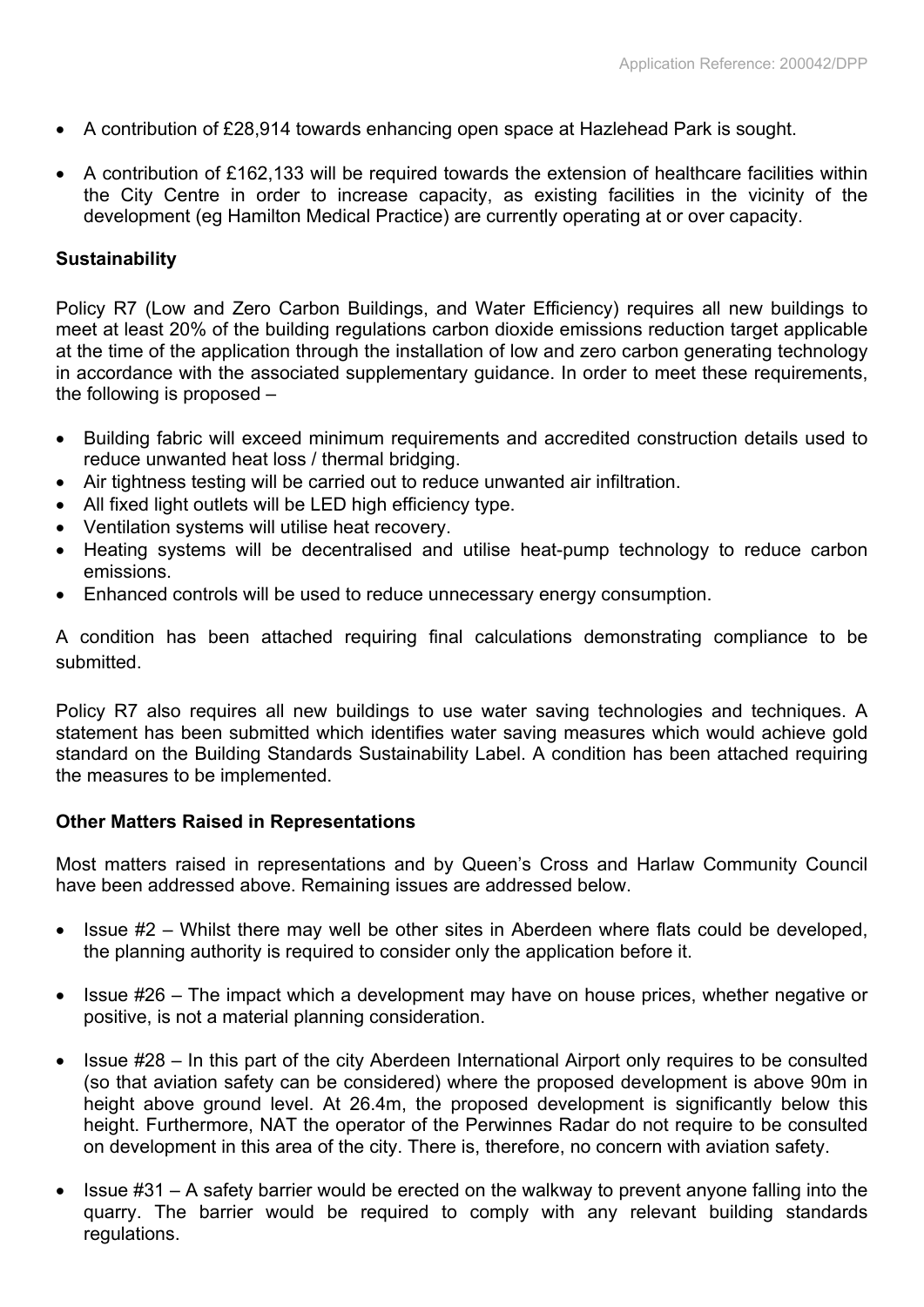- $\bullet$  Issue #35 It is accepted that construction would be disruptive however this is inevitable with a large project. The building is proposed to be constructed using off-site fabrication of the components, allowing the build programme length and associated disruption to be reduced compared to traditional build methods. An informative note would be attached advising of the permitted working hours, with any complaints being investigated by the Council's Environmental Health service.
- Issue #36 The title deeds of the site allow inert spoil from the site to be deposited via a chute into the quarry. The construction environmental management plan would determine if this method of disposing of spoil from the site is appropriate.
- Issue #37 The safety of construction workers in not a planning consideration and is covered by separate legislation.
- Issue #38 Potential Council tax revenues are not considered in decisions on planning applications.
- $\bullet$  Issue #39 Whether residents were notified of the previous application is irrelevant to this application.
- Issue #40 The identity or nationality of an applicant is irrelevant to the determination of a planning application.
- $\bullet$  Issue #41 Only objections to this application can be considered. Those received to the previous application were commenting on a different proposal.
- Issue #42 It is established practice and a requirement of the Development Management regulations that the developer produces a pre-application consultation report.

## **Heads of Terms of any Legal Agreement**

A legal agreement would be required to secure the payment of affordable housing and developer obligations outlined earlier in the report.

## **Proposed Aberdeen Local Development Plan**

In relation to this particular application, other than as discussed above the policies in the Proposed Aberdeen Local Development Plan 2020 (ALDP) substantively reiterate those in the adopted Local Development Plan. The proposal is acceptable in terms of both Plans for the reasons previously given.

## **RECOMMENDATION**

Approve conditionally and withhold consent until a legal agreement is secured to deliver developer obligations towards affordable housing, secondary education, core paths, open space and healthcare

## **REASON FOR RECOMMENDATION**

The principle of developing this site is long-established and dates back to 1998 when a large-scale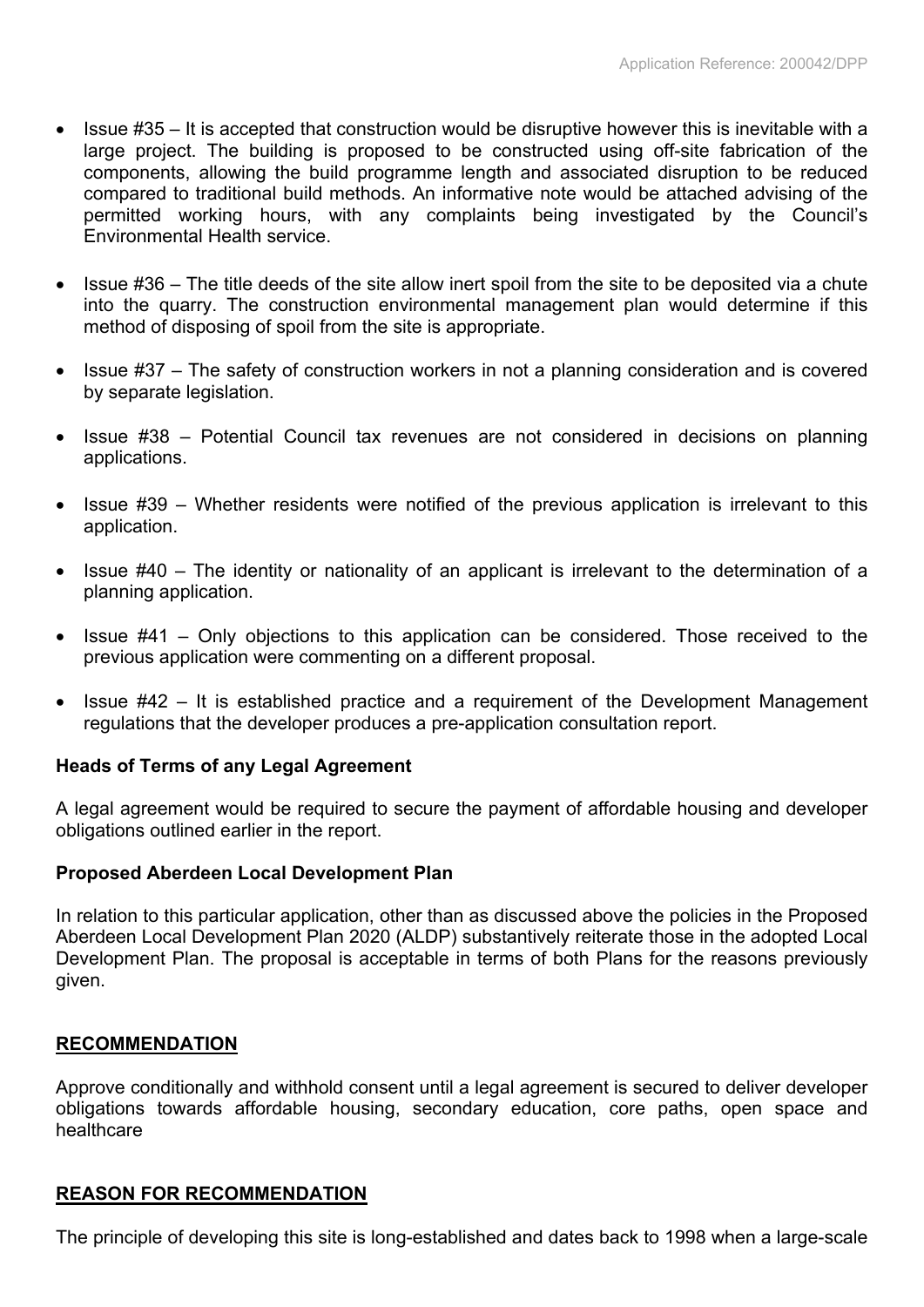office building was approved. Subsequent applications, including one that is still live and capable of being implemented, establish the principle of development.

In terms of Policy NE1 (Green Space Network) the value of the site to this wider designation is limited as it largely comprises dense scrub, a species poor hedgerow, bare earth and an area of semi-natural broadleaved woodland. Throughout the period since it closed, there has been no public access or views into the site, considerably lessening any recreational value it may possess as open/green space.

It is important that a range of rental options are available in the city and the proposed introduction of a significant number of build-to-rent flats would contribute towards increasing these options. The building is not considered to represent overdevelopment or to have an unacceptable impact on the character and amenity of the surrounding area. The building would sit comfortably within the site, due the surrounding topography and landscape and through the careful design of its scale, massing and form. The nine-storey height is not consistent across the building, with the massing broken up by the stepped profile of the two peaks and valley between, reducing the impact of its apparent size. The architectural modules from which the building would be constructed, would create a chequerboard pattern of 'in' and 'out' elements and a rhythm across the facades. This 'in' and 'out' arrangement would create a textured effect adding interest to the building in both near and distant views, while also reducing its mass and visual impact. Therefore, whilst undoubtedly a tall, the building's scale and massing would be successfully lessened by its modelled form. From distant views, tall buildings, such as the numerous residential tower blocks and office buildings are not uncommon on the city's undulating skyline. The introduction of the building would have a negligible impact in this context. It is considered that the reduction in size has addressed the issues that led to the dismissal of the previous proposal at appeal. It is therefore considered to be in accordance with the provisions of Policy D1 (Quality Placemaking by Design), D2 (Landscape) and D3 (Big Buildings).

The amenity impacts on surrounding residential properties, considered through Policy H1 (Residential Areas) are largely restricted to a visual impact, which would be moderate from a limited number of locations, but otherwise negligible or nil. Although open space would be lost, the opening of the site to public use and provision of high-quality public realm and landscaping would result in a neutral impact.

A preference to see another unrelated development proceed is not a material planning consideration. Both the proposed development and any heritage centre on the south side of the quarry could proceed independently of one another.

The provision of the 'heritage bistro' within the development with a public walkway and landscaping will allow public access along the edge of the quarry for the first time and is welcomed; enhancing the value of the quarry and open space. Some trees would be removed to allow development; however, their loss has already been established through previous applications. New tree, grass and shrub planting would feature as part of the landscaping scheme for the public areas within the development. In this regard, the proposal is in accordance with Policy D1 (Quality Placemaking by Design), D2 (Landscape) and NE9 (Access and Informal Recreation) and NE5 (Trees and Woodland).

In terms of transportation, the site is well located within the urban area and close to public transport routes and, therefore, meets the requirements of Policies T2 (Managing the Transport Impact of Development) and T3 (Sustainable and Active Travel). A sufficient level of parking has been provided and the impact on the surrounding road network considered to be minimal.

50% of the surface water from the site would be directed to the public sewer, whereas the remainder would be discharged to the quarry at a controlled rate, representing an improvement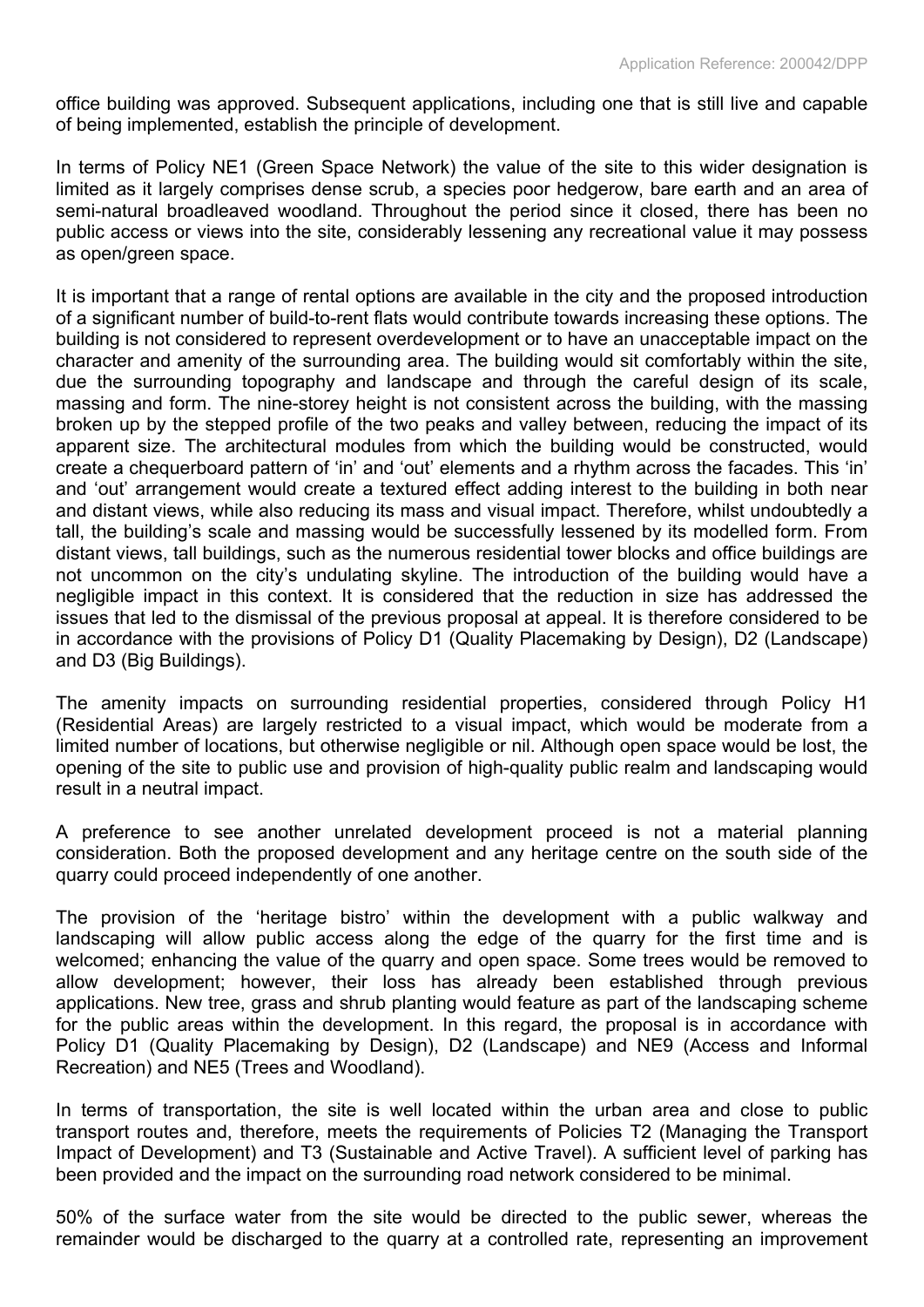over the current situation as less water would be directed into quarry. SEPA and the Council's Flooding Team have confirmed acceptance of these proposals and the requirements of Policy NE6 (Flooding, Drainage & Water Quality) would be met.

A mitigation plan has been submitted with respect to badgers and is considered acceptable, thereby complying with NE8 (Natural Heritage).

In accordance with Policy I1 (Infrastructure Delivery & Planning Obligations) and H5 (Affordable Housing), suitable developer obligations towards affordable housing, primary and secondary education, core paths, open space and healthcare, would be secured through a legal agreement.

# **CONDITIONS**

#### (1) SURFACE WATER DRAINAGE

No development shall take place unless a detailed scheme for surface water drainage and connection to the sewer, in accordance with the Drainage & Flooding Assessment (Issue 07 – January 2020) has been submitted to and approved in writing by the planning authority in consultation with SEPA and Scottish Water. Thereafter development shall be implemented in accordance with the agreed scheme.

Reason – to prevent any flooding and ensure adequate protection of the water environment from surface water run-off.

#### (2) QUARRY WATER LEVEL MANAGEMENT PLAN

No development shall take place unless a scheme for the management of the water level within the quarry has been submitted to and approved in writing by the planning authority in consultation with SEPA and Scottish Water. Thereafter the management plan shall be implemented in accordance with the agreed details.

Reason – to ensure that the proposed development is not at risk of flooding from rising water levels in the quarry.

#### (3) FOUL WATER DRAINAGE

No development shall take place unless confirmation has been received that Scottish Water will accept a connection to their sewer network from the development. Thereafter development shall be implemented in accordance with the agreed foul drainage scheme.

Reason – to ensure adequate protection of the water environment from foul water generated by the development.

#### (4) AIR QUALITY ASSESSMENT

No development shall take place unless an air quality assessment which considers the impact on existing residents as well as the potential exposure levels of occupants of the new properties on Hill of Rubislaw. Measures to reduce any potential air quality impacts should be considered. The approved mitigation measures shall thereafter be implemented in accordance with a timetable agreed with the planning authority.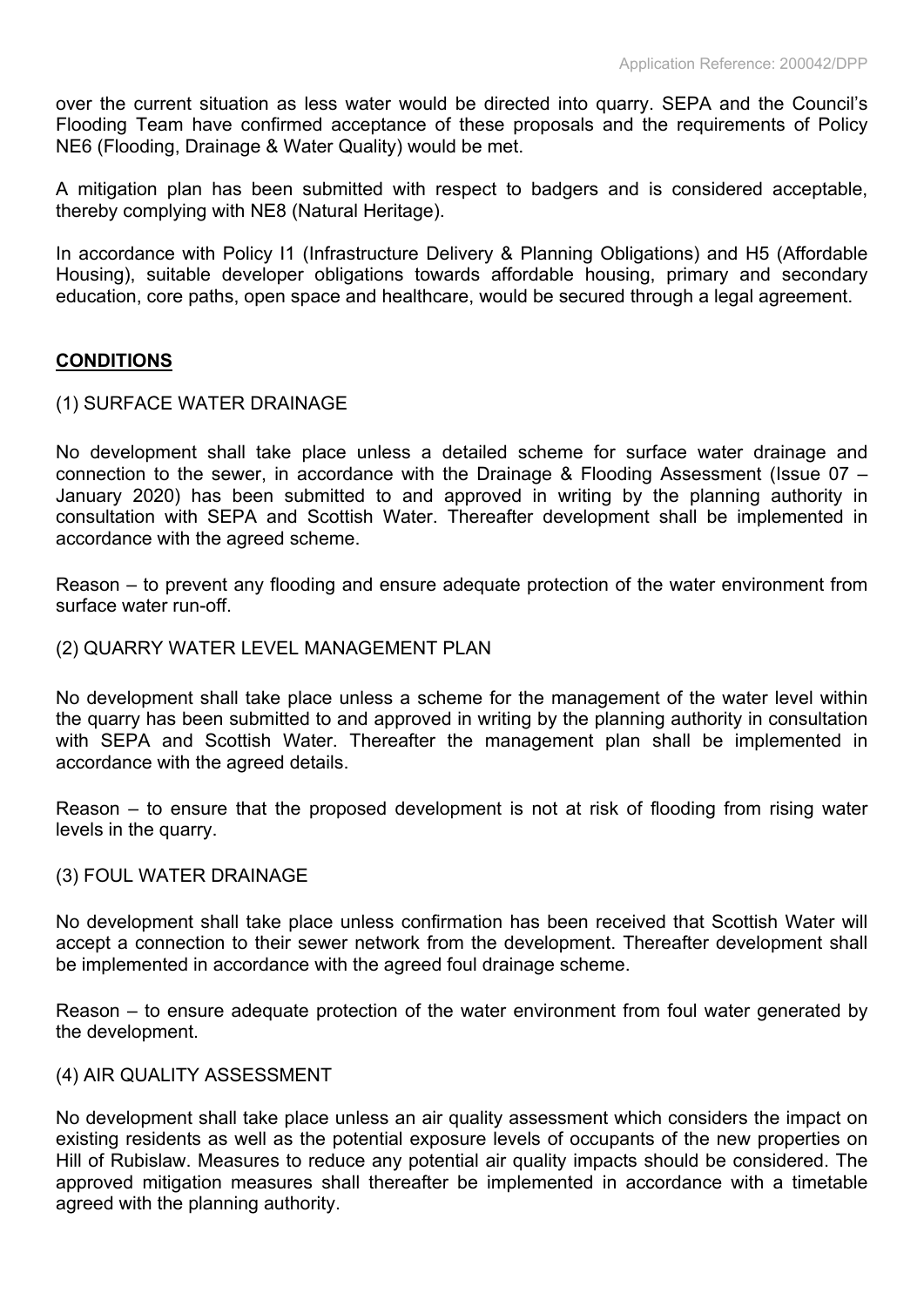Reason - to mitigate the impact of road traffic associated with the development on local air quality.

# (5) NOISE MITIGATION SCHEME FOR NEW RESIDENTIAL PROPERTIES

No development shall take place unless a scheme of measures for the protection of the proposed residential properties has been submitted to and approved in writing by the planning authority. This assessment should:

- a) Be in accordance with Planning Advice Note (PAN) 1/2011 Planning and Noise and its accompanying Technical Advice Note.
- b) Identify the existing sources of noise potentially impacting on the proposed development.
- c) Identify the likely sources of noise associated with the proposed development.
- d) Detail the noise mitigation measures to reduce noise from the existing noise sources to an acceptable level to reasonably protect the amenity of the occupants of the proposed neighbouring residences.
- e) Be in line with a methodology to be submitted to and agreed in writing with the Council's Environmental Health Service in advance of the assessment

Thereafter no flat shall be occupied unless the mitigation measures relevant to that property have been implemented in accordance with the agreed scheme.

Reason – to ensure that residents of the development are adequately protected from excessive noise levels.

## (6) DETAILED LANDSCAPING SCHEME

No development shall take place unless a detailed scheme of hard and soft landscaping works has been submitted to and approved in writing by the planning authority. The scheme shall be in accordance with the principles outlined in the Landscape Design Framework produced by Optimised Environments (ref: 171159 OPEN HillRubi LDF-01 – January 2020) and include –

- (i) Existing landscape features and vegetation to be retained.
- (ii) The location of new trees, shrubs, hedges and grassed areas and water features

(iii) A schedule of planting to comprise species, plant sizes and proposed numbers and density.

(iv) The location, design and materials of all hard landscaping works including surfacing, walls, fences, gates and street furniture (including the public walkway)

(v) a programme for the long-term management and maintenance of the hard and soft landscaping.

All soft landscaping proposals shall be carried out in accordance with the approved scheme and shall be completed during the planting season immediately following the commencement of the development or such other date as may be agreed in writing with the Planning Authority. Any planting which, within a period of 5 years from the completion of the development, in the opinion of the Planning Authority is dying, being severely damaged or becoming seriously diseased, shall be replaced by plants of similar size and species to those originally required to be planted.

Reason – To ensure the implementation of a satisfactory scheme of landscaping which will help to integrate the proposed development into the local landscape in the interests of the visual amenity of the area and to ensure that the landscaping is managed and maintained in perpetuity.

## (7) PROVISION OF PARKING

No development shall take place unless a scheme for the phased provision of the vehicle, motorcycle and bicycle parking has been submitted to and approved in writing by the planning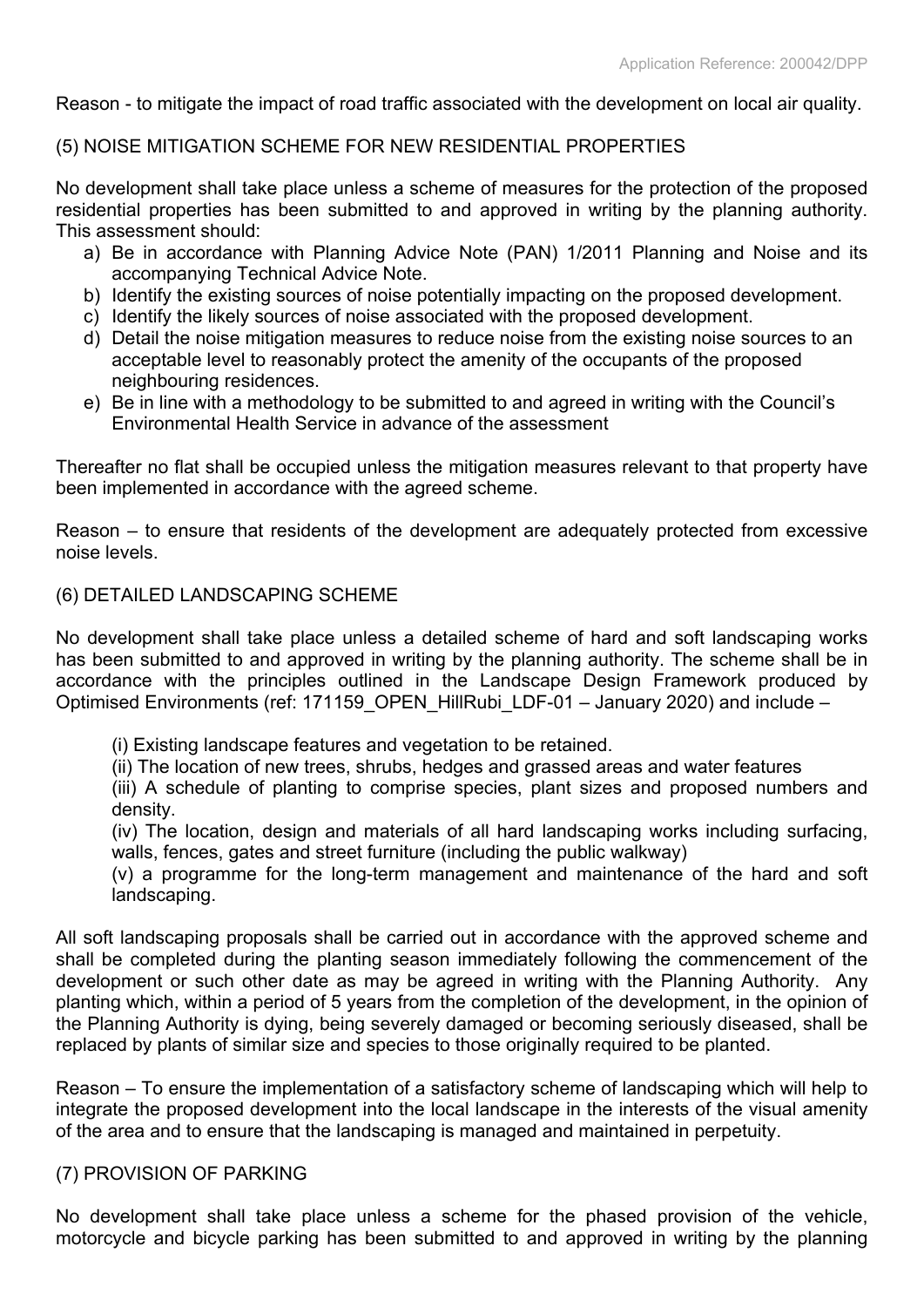authority. The phasing scheme shall –

(i) ensure that a level of vehicle, motorcycle and bicycle parking appropriate to the number of units is available on occupation of each part of the building.

(ii) demonstrate when and where the bistro spaces, electric vehicle charging points and car club spaces would be provided.

Thereafter no unit within the building shall be occupied unless the parking associated with that unit and identified as such in the phasing scheme has been constructed, drained, laid-out and demarcated in accordance with drawings IBI-XX-ZZ-PL-A-221-0099 (Rev.3) and IBI-XX-ZZ-PL-A-100-0103 (Rev.3) or such other drawing approved in writing by the planning authority.

Parking areas shall not thereafter be used for any other purpose other than the purpose of the parking of vehicles ancillary to the development and use thereby granted approval.

Parking spaces shall be communal and unallocated to any particular flat within the development.

Reason – to ensure public safety and the free flow of traffic.

#### (8) CAR CLUB PARKING SPACES

No part of the building shall be brought into use unless (i) the car club only parking spaces have been constructed and/or marked out and is available for use and any associated signs or road markings have been implemented, and (ii) a traffic regulation order (TRO) is in place to restrict the use of the parking spaces to car club vehicles only.

Reason – To encourage modal shift away from the private car.

#### (9) PROVISION OF PUBLIC AREAS AND WALKWAY

No development shall take place unless a scheme for the phased provision of the publicly accessible external parts of the development (including the quarry edge walkway and area noted as 'aspirational paving outside ownership boundary line' on the pavement adjacent to the site) has been submitted to and approved in writing by the planning authority.

Thereafter each section of such areas shall be made available to the public on completion of the corresponding part of the building.

Such areas will thereafter remain in use as publicly accessible space for the life of the development.

Reason – to ensure the delivery of elements of the development proposed to enhance the accessibility of the quarry open space.

(10) PROVISION OF FOOD & DRINK USE AND GYM

No development shall take place unless a scheme for the provision of the (i) food and drink unit; and (ii) gym parts of the development has been submitted to and approved in writing by the planning authority.

Thereafter each element shall be provided in accordance with the approved scheme.

Reason – to ensure the delivery of the amenities proposed for the development.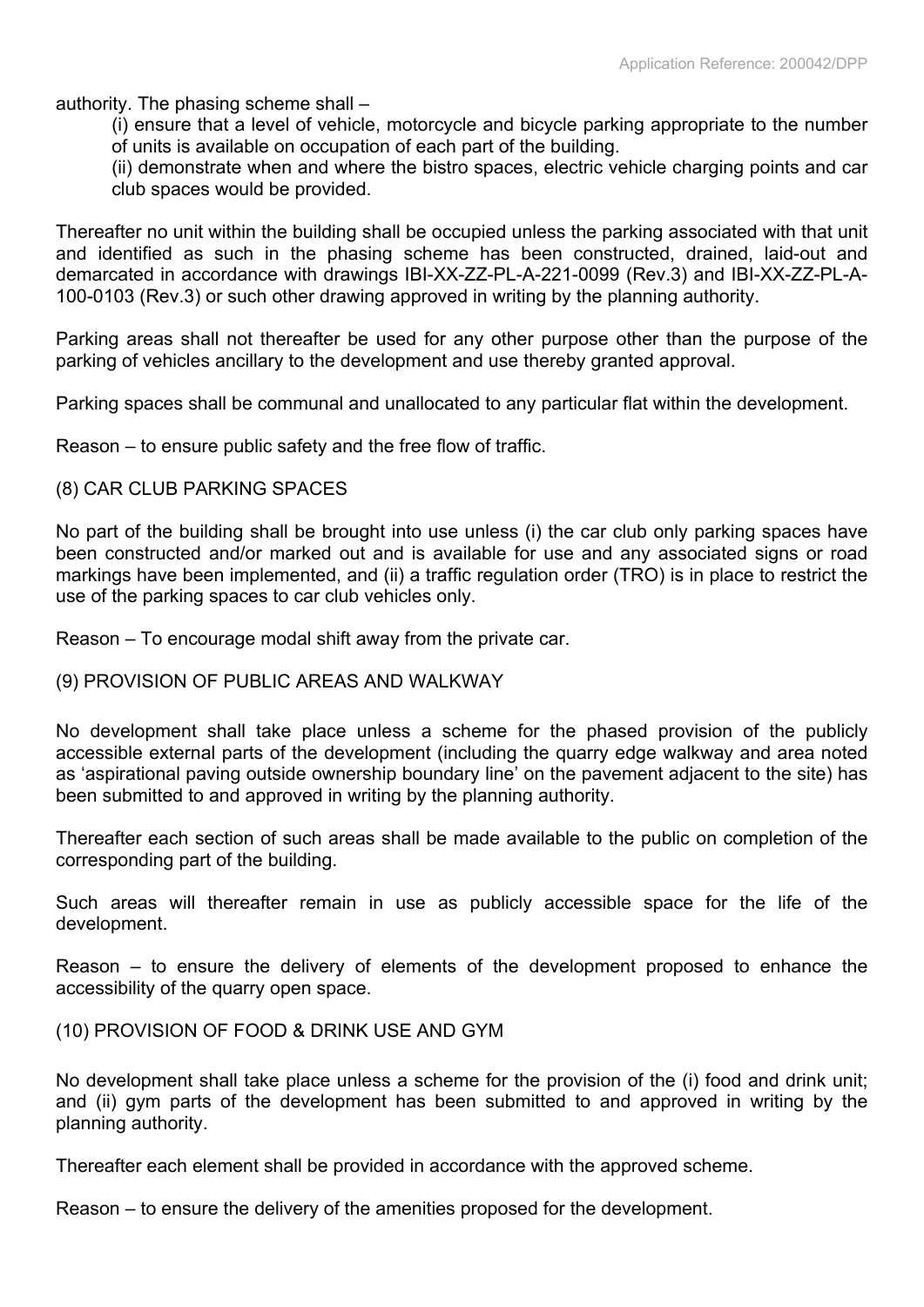## (11) EXTERNAL FINISHING MATERIALS

No development shall take place unless a scheme detailing all external finishing materials of the proposed building has been submitted to and approved in writing by the planning authority. Thereafter the development shall be finished in accordance with the approved scheme unless a written variation has been approved by the planning authority.

Reason – to confirm the specific materials proposed and ensure a high-quality finish to the building

#### (12) EXTERNAL LIGHTING

No development shall take place unless a scheme of the external lighting for the building and it's external areas has been submitted to and approved in writing by the planning authority. Thereafter the development shall be implemented in accordance with the approved scheme.

Reason – to ensure public safety.

## (13) TREE PROTECTION SCHEME

No development shall take place unless a scheme for the protection of all trees to be retained on and outwith the site (including those trees within the route of the pedestrian path to Queen's Road) during construction works has been submitted to and approved in writing by the planning authority. The tree protection scheme shall thereafter be implemented for the duration of the construction of the development unless otherwise agreed in writing with the planning authority.

Reason – to ensure adequate protection for the trees on site during the construction of the development.

#### (14) BADGER PROTECTION PLAN

No development shall take place unless the species protection measures contained within the Environmental Survey (RQA-1803-EIS (rev.1) – 10 January 2018) have been fully implemented.

Reason – to ensure that badgers are protected from development.

## (15) CONSTRUCTION ENVIRONMENTAL MANAGEMENT PLAN (CEMP)

No development (including site stripping, service provision or establishment of site compounds) shall take place unless a site-specific construction environmental management plan (CEMP) has been submitted to and approved in writing by the planning authority in consultation with SEPA.

The CEMP must include construction-phase and final SuDS supported by drawing(s) showing the location of the construction phase SuDS features; storage locations; pollution prevention and mitigation measures in place during construction e.g. spillage / chemical management and monitoring; emergency contacts to SEPA for pollution incidents and Invasive non-native species (INNS) management. The construction phase SUDS should be in compliance with the requirements of SEPA General Binding Rules 10 and 11 for the management of water run-off from a construction site to the water environment

Thereafter development shall be undertaken in accordance with the approved CEMP.

Reason – to minimise the impacts of necessary demolition / construction works on the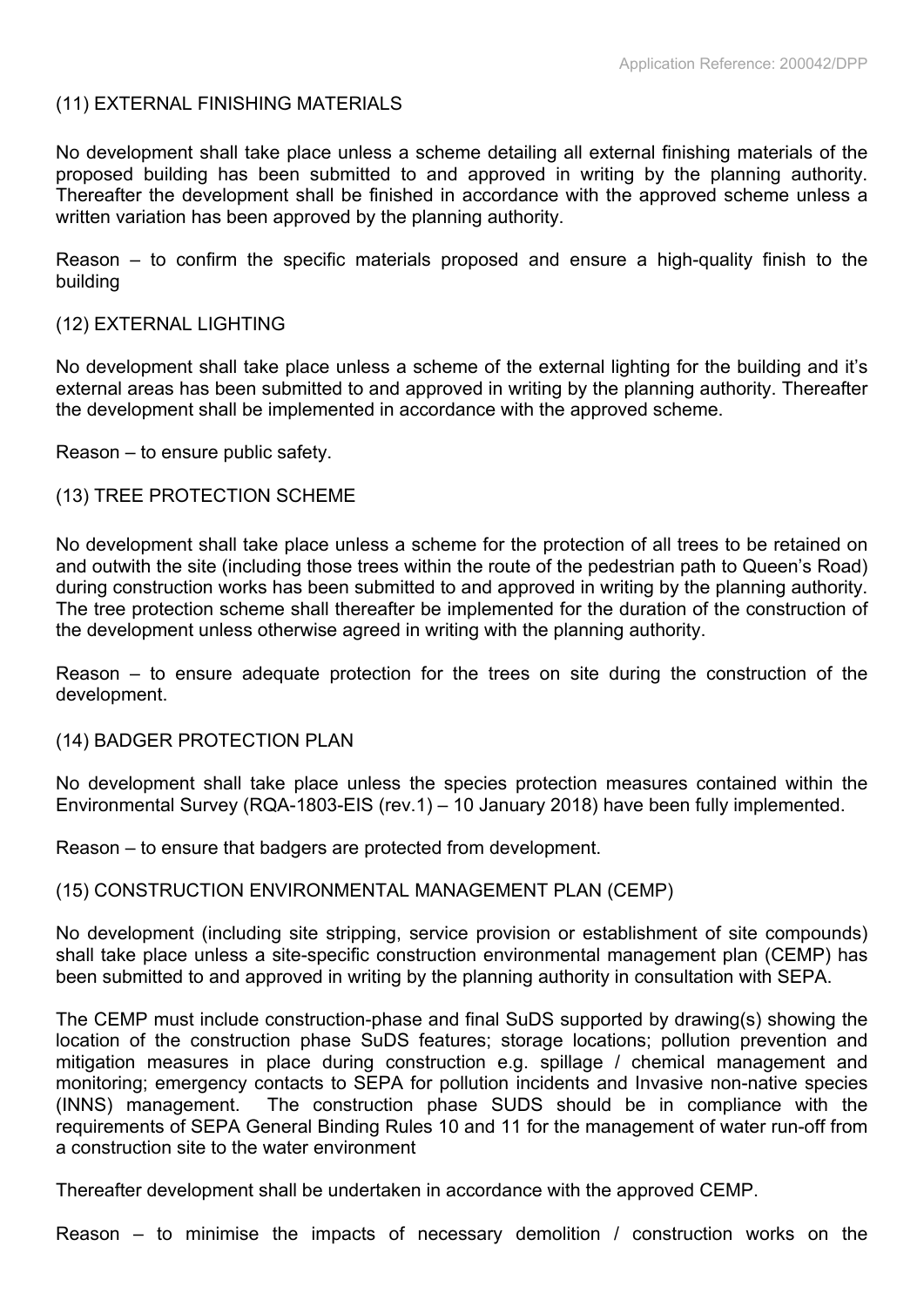#### environment

#### (16) WASTE STORAGE

No development shall take place unless a scheme for the phased provision of the waste storage areas has been submitted to and approved in writing by the planning authority.

Thereafter no unit within the building shall be occupied unless the waste storage area associated with that unit and identified as such in the phasing scheme has been constructed and is available for use in accordance with IBI-XX-ZZ-PL-A-221-0099 (Rev.3) and IBI-XX-ZZ-PL-A-100-0103 (Rev.3) or such other drawing approved in writing by the planning authority.

Waste storage areas shall not thereafter be used for any other purpose other than the purpose of the storing waste generated by the development.

Reason – to ensure adequate waste storage provision and for the protection of public health.

#### (17) LOW AND ZERO CARBON BUILDINGS

The building hereby approved shall not be occupied unless a scheme detailing compliance with the Council's 'Low and Zero Carbon Buildings' supplementary guidance has been submitted to and approved in writing by the planning authority, and any recommended measures specified within that scheme for the reduction of carbon emissions have been implemented in full.

Reason – to ensure the development complies with requirements for reductions in carbon emissions specified in the City Council's relevant published Supplementary Guidance document, 'Low and Zero Carbon Buildings'.

#### (18) WATER EFFICENCY MEASURES

No flat or commercial element of the building shall be occupied unless the water efficiency measures identified in section 4.0 of the Sustainability Statement (Issue 03) produced by KJ Tait Engineers have been installed and are available for use.

Reason – to help avoid reductions in river water levels, which at times of low flow can have impacts on freshwater pearl mussel, one of the qualifying features of the River Dee Special Area of Conservation (SAC).

#### (19) BUS STOP UPGRADE

No residential flat or the food and drink use shall be occupied unless the bus stop located on the south side of Queen's Road (approximately 40m east of Angusfield Avenue) has been upgraded in accordance with a scheme submitted to and approved in writing by the planning authority.

Reason – to encourage the use of public transport and reduce dependency on the private car for travel.

#### (20) RESIDENTIAL TRAVEL PLAN

No flat shall be occupied unless a residential travel pack has been submitted to and approved in writing by the planning authority. The residential travel pack shall identify details of different travel